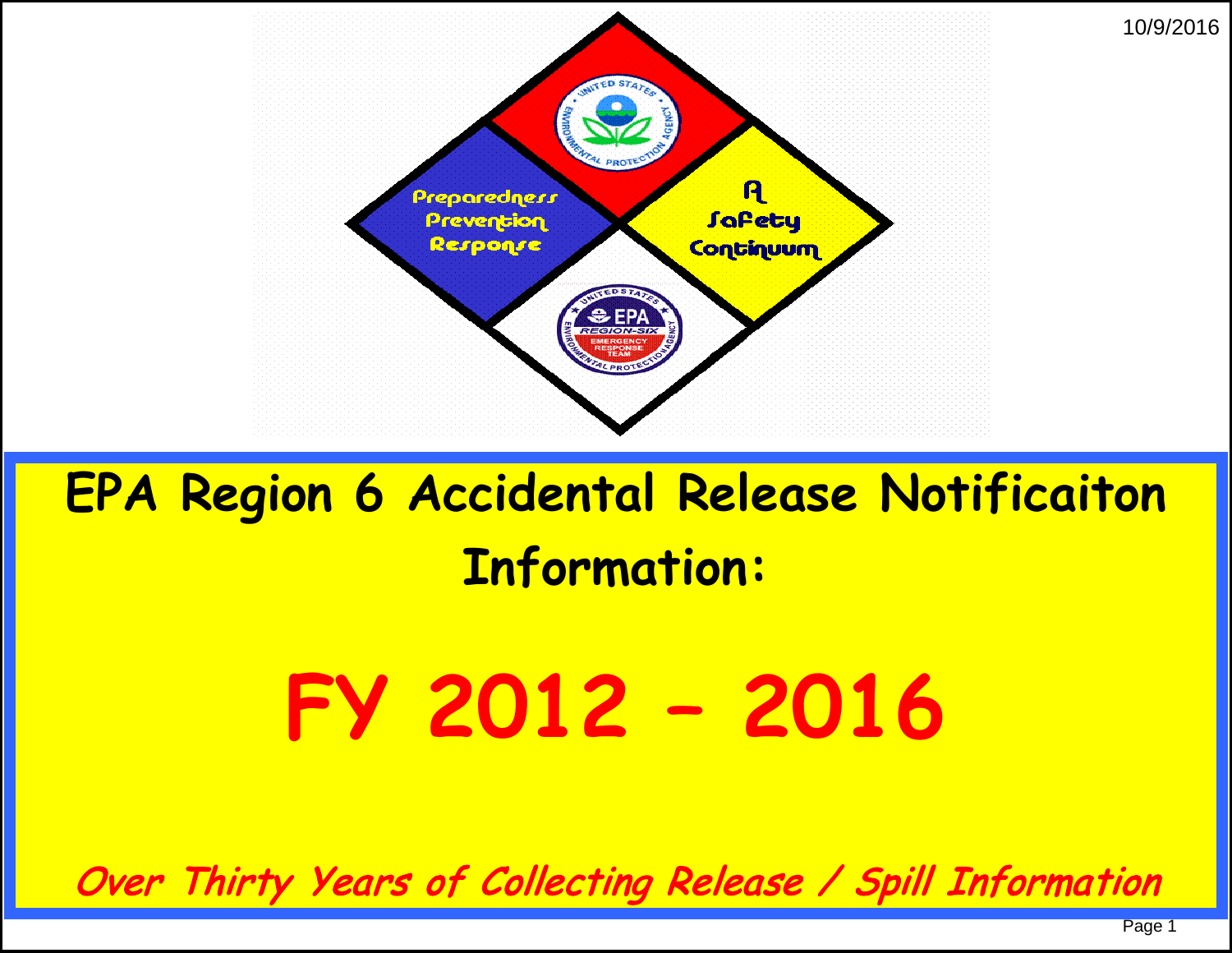**NRC BACKGROUND :: P**rimary function of NRC is to serve as sole national point of contact for reporting all oil, chemical, radiological, biological, and etiological discharges into the environment.

In addition to gathering and distributing spill data for OSCs and serving as operations and communications center for NRT, NRC maintains agreements with a variety of entities to make notifications regarding incidents meeting established trigger criteria.

NRC also takes Terrorist/Suspicious Activity Reports and Maritime Security Reports.

#### On beh**alf of DHS and the USCG, the NRC:**

- Briefs the White House, Office of Homeland Security, Secretary of Transportation, and Chiefs of Modal Administrations regarding all significant transportation emergencies;
- Provides information the Coast Guard's Office of Marine Safety, Security, and Environmental Protection as needed;
- Receives and relays reports of incidents reportable under the Hazardous Materials Transportation Act;
- Provides incident reports to various DOT agencies;
- and provides notification to DOT and NTSB offices of transportation incidents that meet certain criteria.

**On behalf of other Agencies, the NRC provides services to enhance the Federal Response System:**



- For EPA, NRC receives incident reports under FRS which is supported under CERCLA, CWA, CAA, EPCRA, and OPA. NRC disseminates reports of oil discharges and chemical releases to OSC;
- For FEMA, NRC acts as a 24 hour contact point to receive earthquake, flood, hurricane, and evacuation reports;
- For NucRC, and DOE, NRC makes notification of all incidents involving radioactive material releases;
- For DOI, NRC receives reports of incidents involving Trans -Alaskan Pipeline Oil;
- For DOD, incidents involving transportation emergencies with DOD munitions or explosives are referred to tArmy Operations Center. Any incident involving hypergolic rocket fuels and oxidizers are passed to the Air Force Operations Center.
- NRC takes reports on potential or actual domestic terrorism and coordinates notifications and response with FBI;
- For DHHS, releases of etiological and biological agents are referred to the CDC;
- For FRA, NRC takes reports of railroad incidents involving hazardous materials, crossing fatalities, and accidents resulting in injury/death of employees.
- NRC is contact point for activation of NRT and provides facilities for NRT to use in coordinating national response action when required.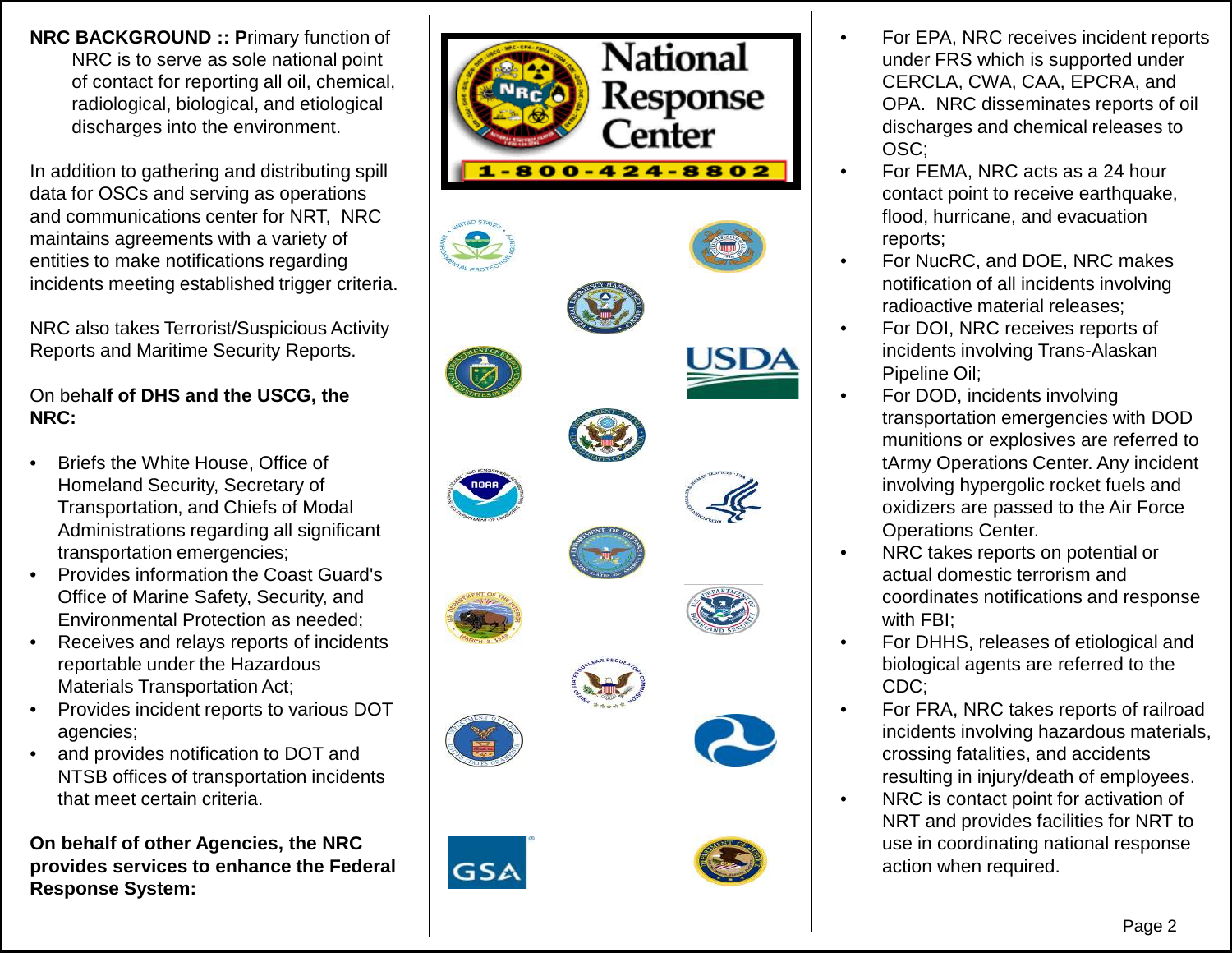



| 2001   | 2002   | 2003   | 2004   | 2005   | 2006   | 2007   | 2008   | 2009   | 2010   | 2011   |
|--------|--------|--------|--------|--------|--------|--------|--------|--------|--------|--------|
|        |        |        |        |        |        |        |        |        |        |        |
| 22,271 | 20,357 | 21,478 | 22,686 | 22,596 | 23,716 | 22,003 | 20,190 | 21,532 | 24,503 | 23,961 |
| 2012   | 2013   | 2014   | 2015   | 2016   |        |        |        |        |        |        |
| 20,810 | 20,992 | 20,136 | 18,711 | 17,905 |        |        |        |        |        |        |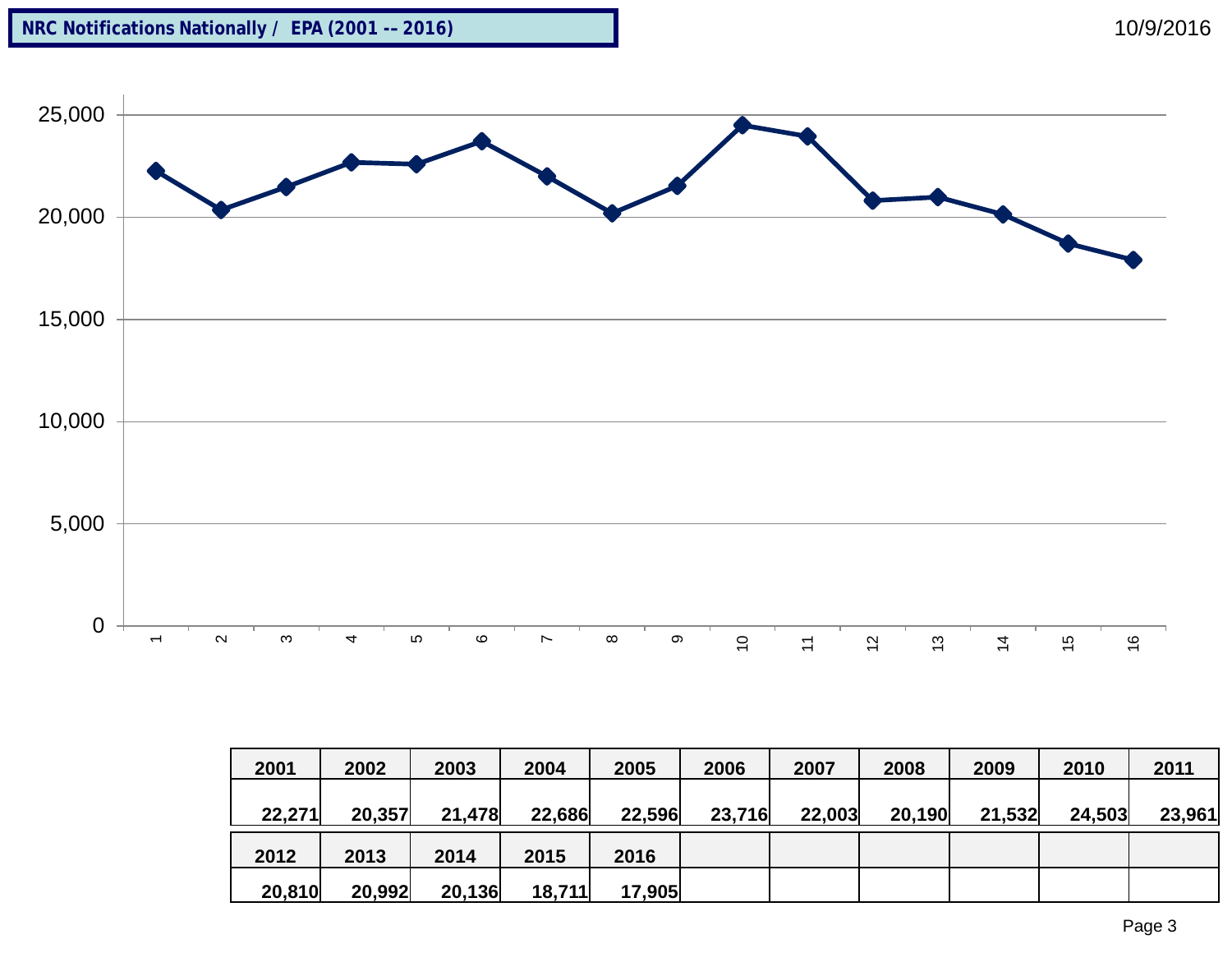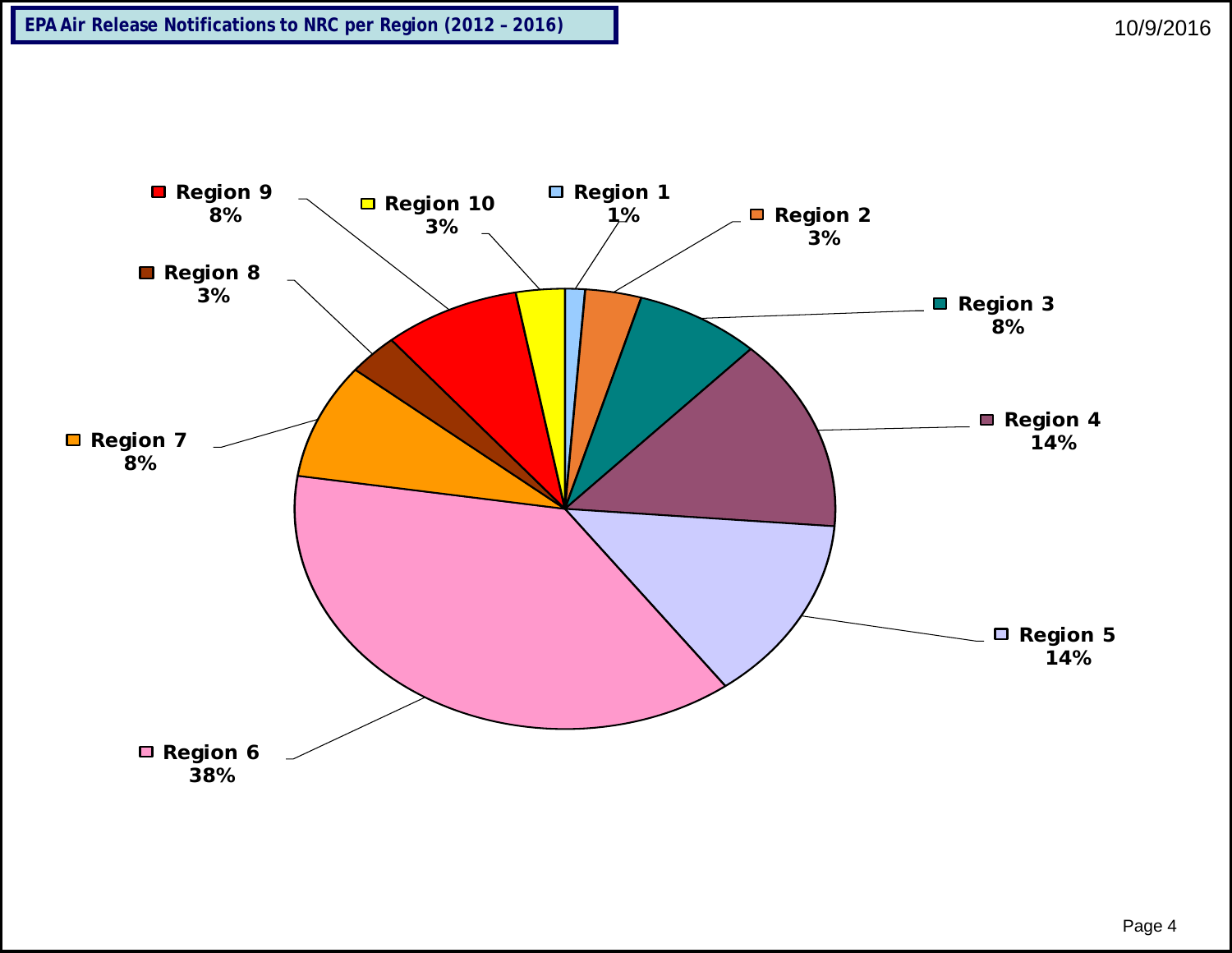



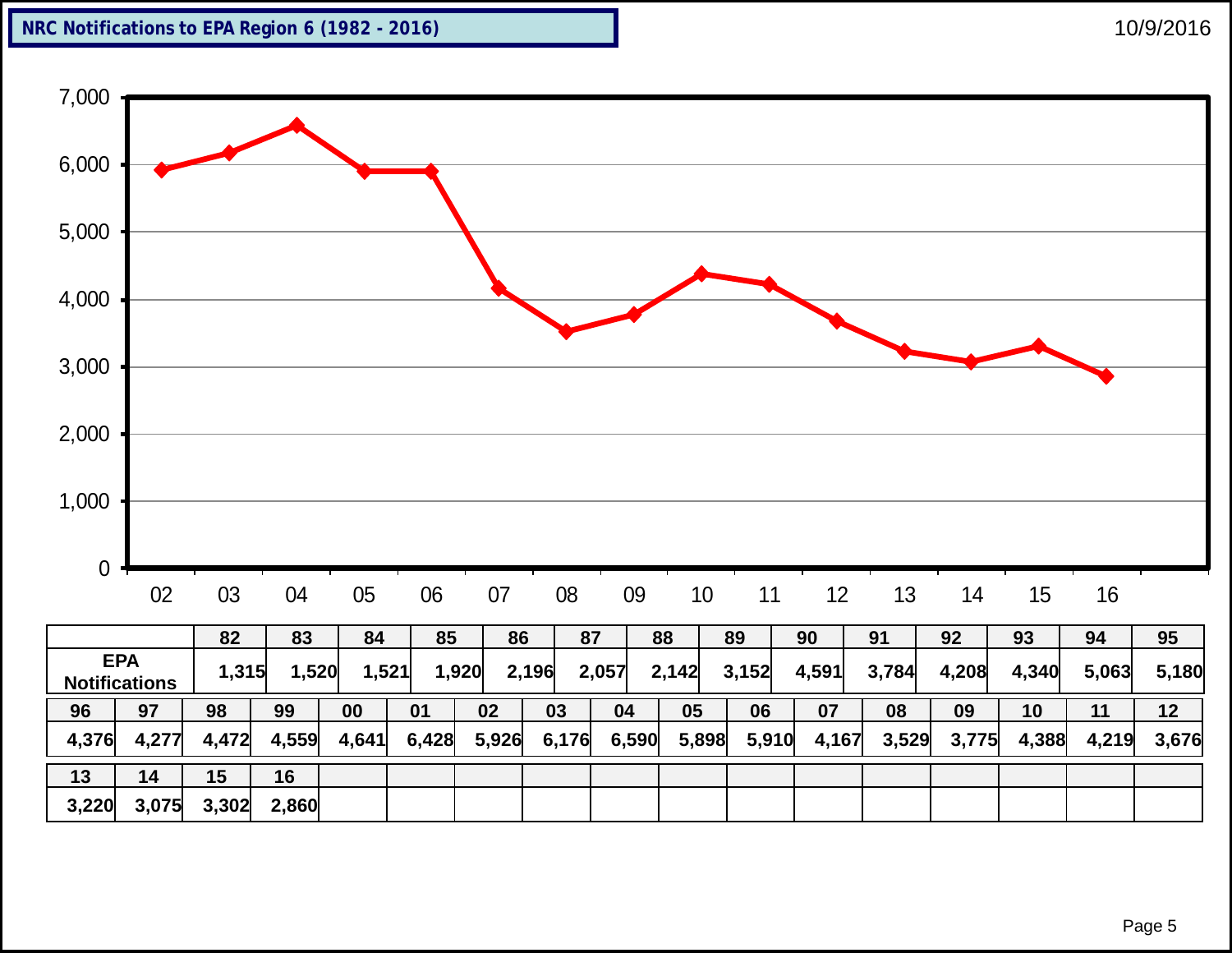

|                         | <b>FY12</b> | <b>FY13</b> | <b>FY14</b> | <b>FY15</b> | <b>FY16</b> |
|-------------------------|-------------|-------------|-------------|-------------|-------------|
| Hazardous Substances    | 1,359       | 1,106       | 983         | 997         | 815         |
| <b>Oil/Oil Products</b> | 1,244       | 1,144       | 1,218       | 1,384       | 1,271       |
| <b>Other</b>            | 1,073       | 970         | 874         | 819         | 774         |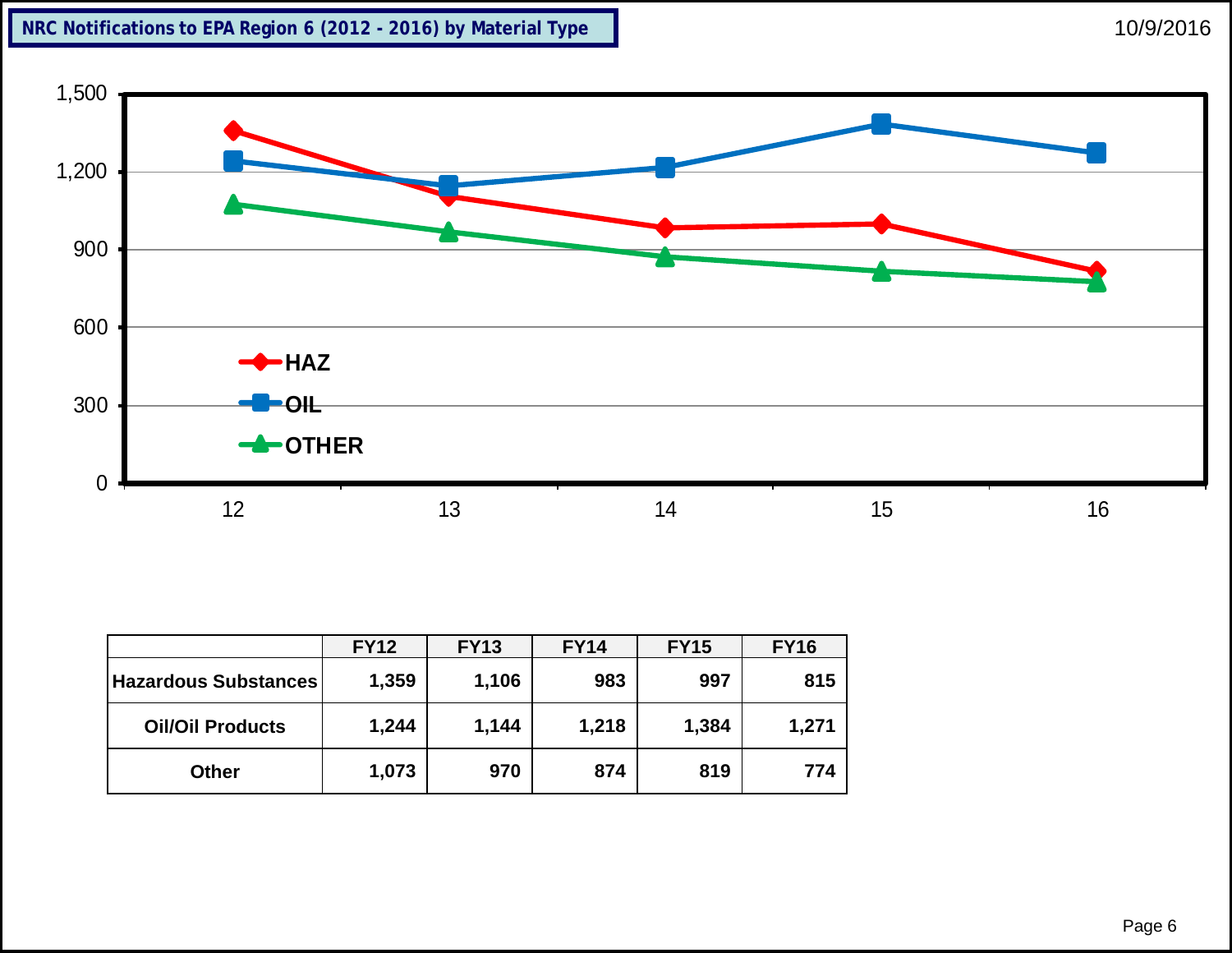

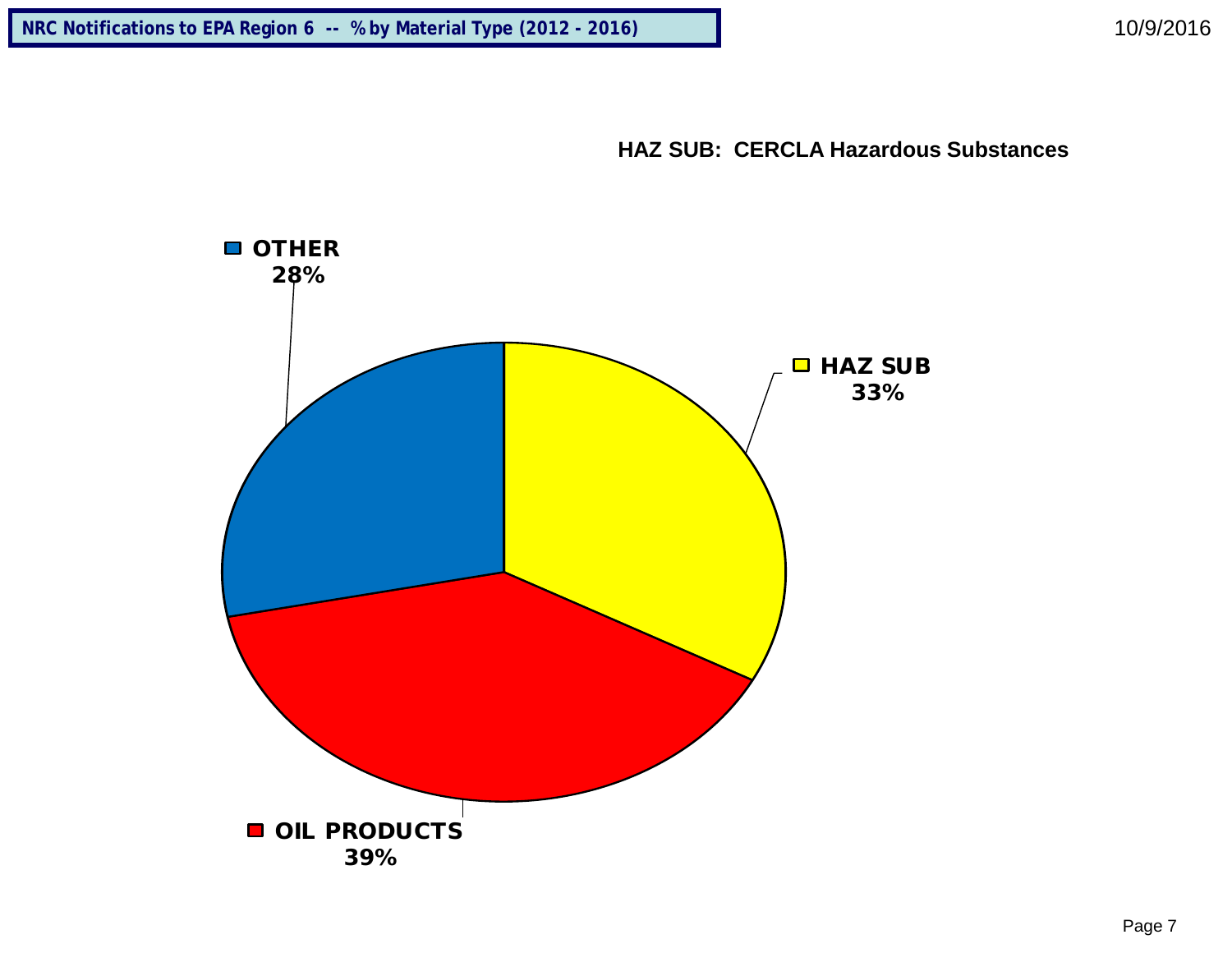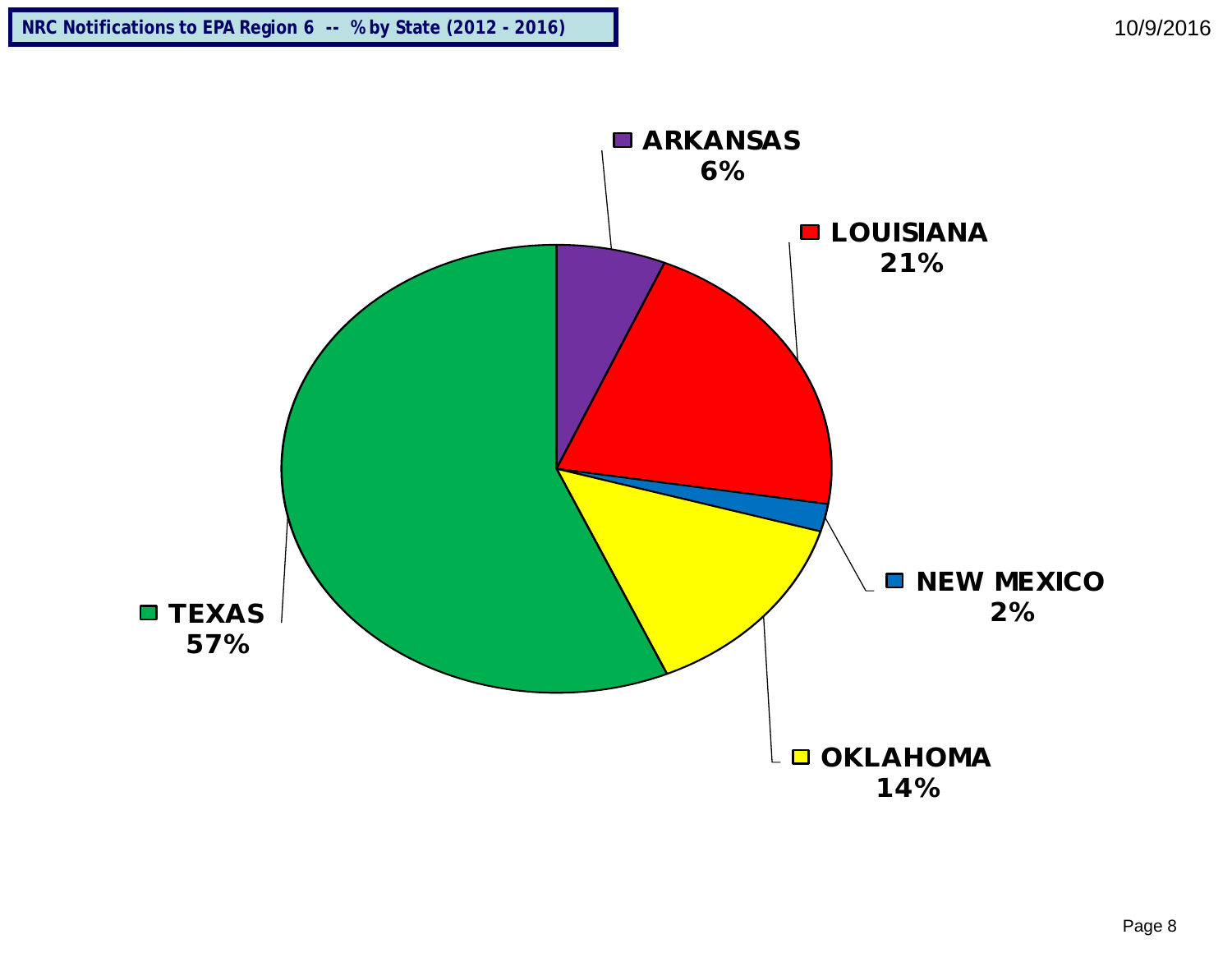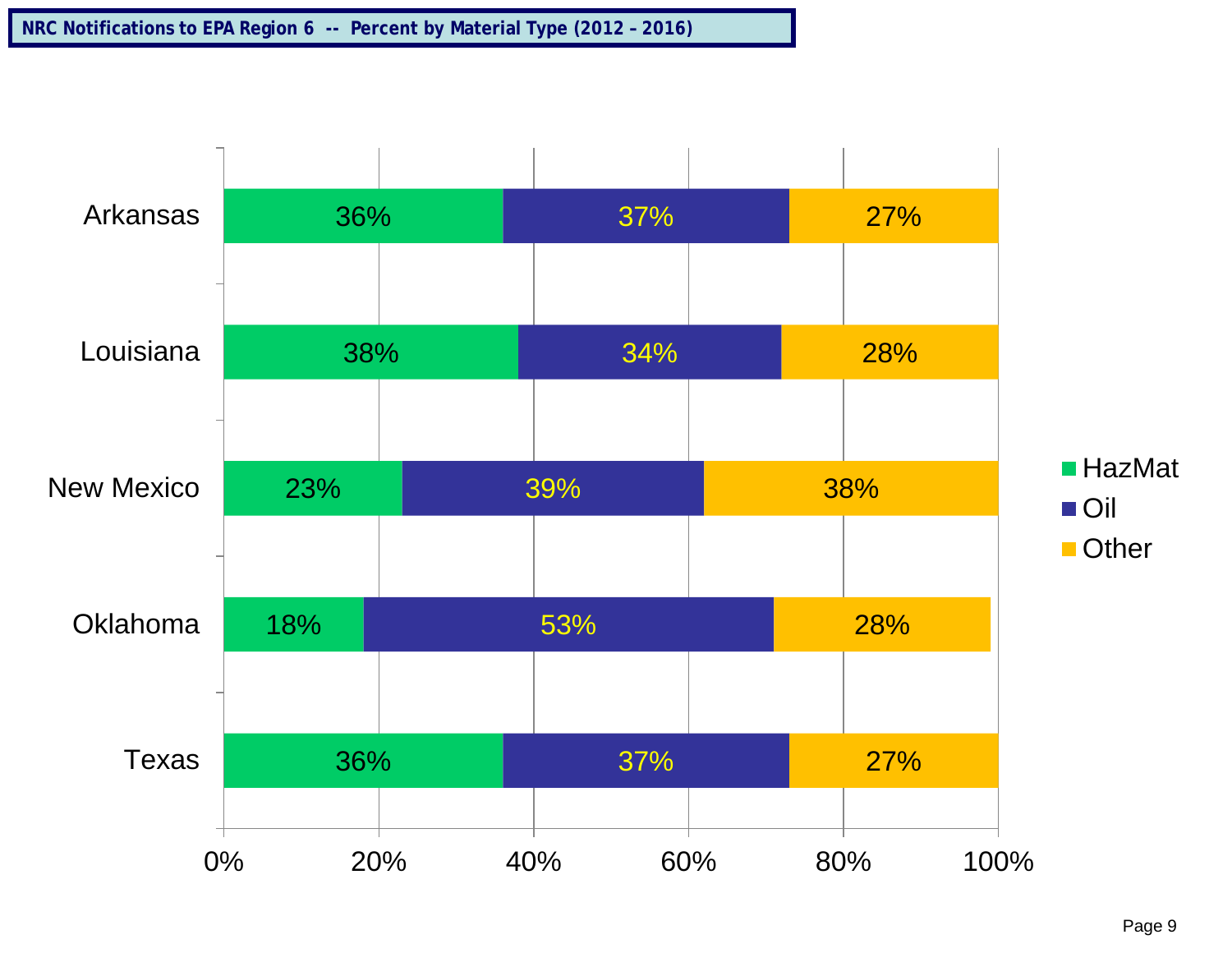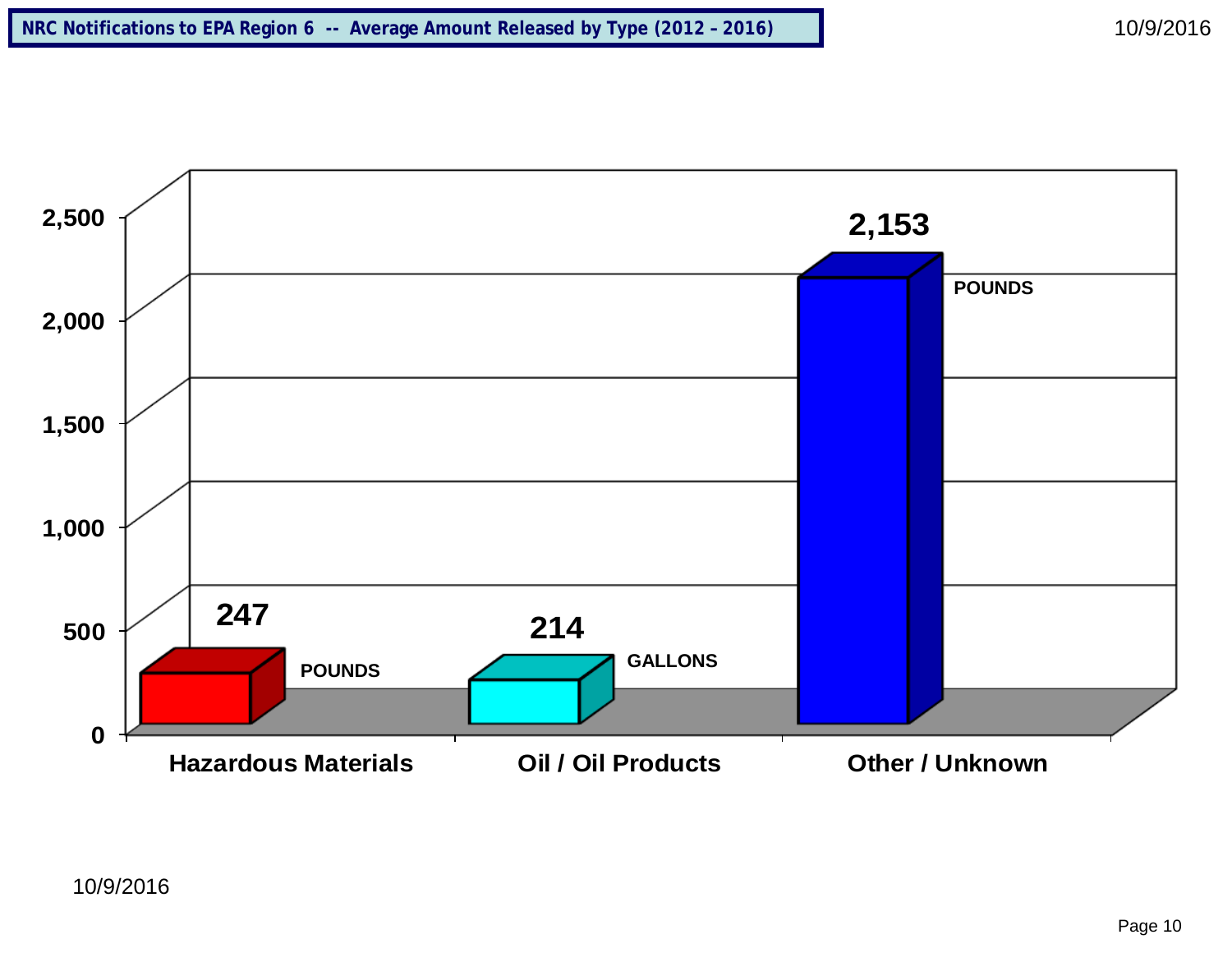

### **Hazardous Materials**



**Oil / Oil Products**

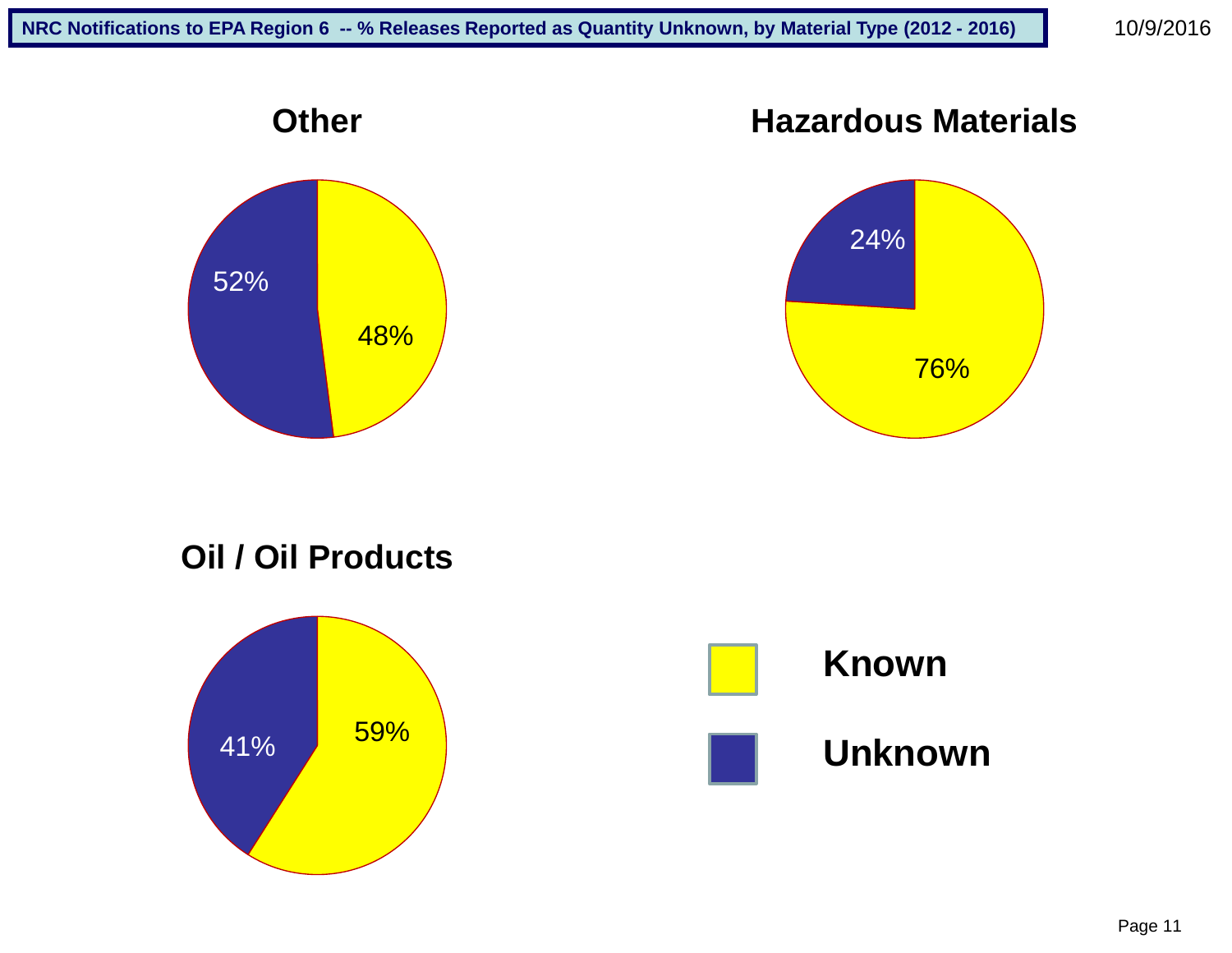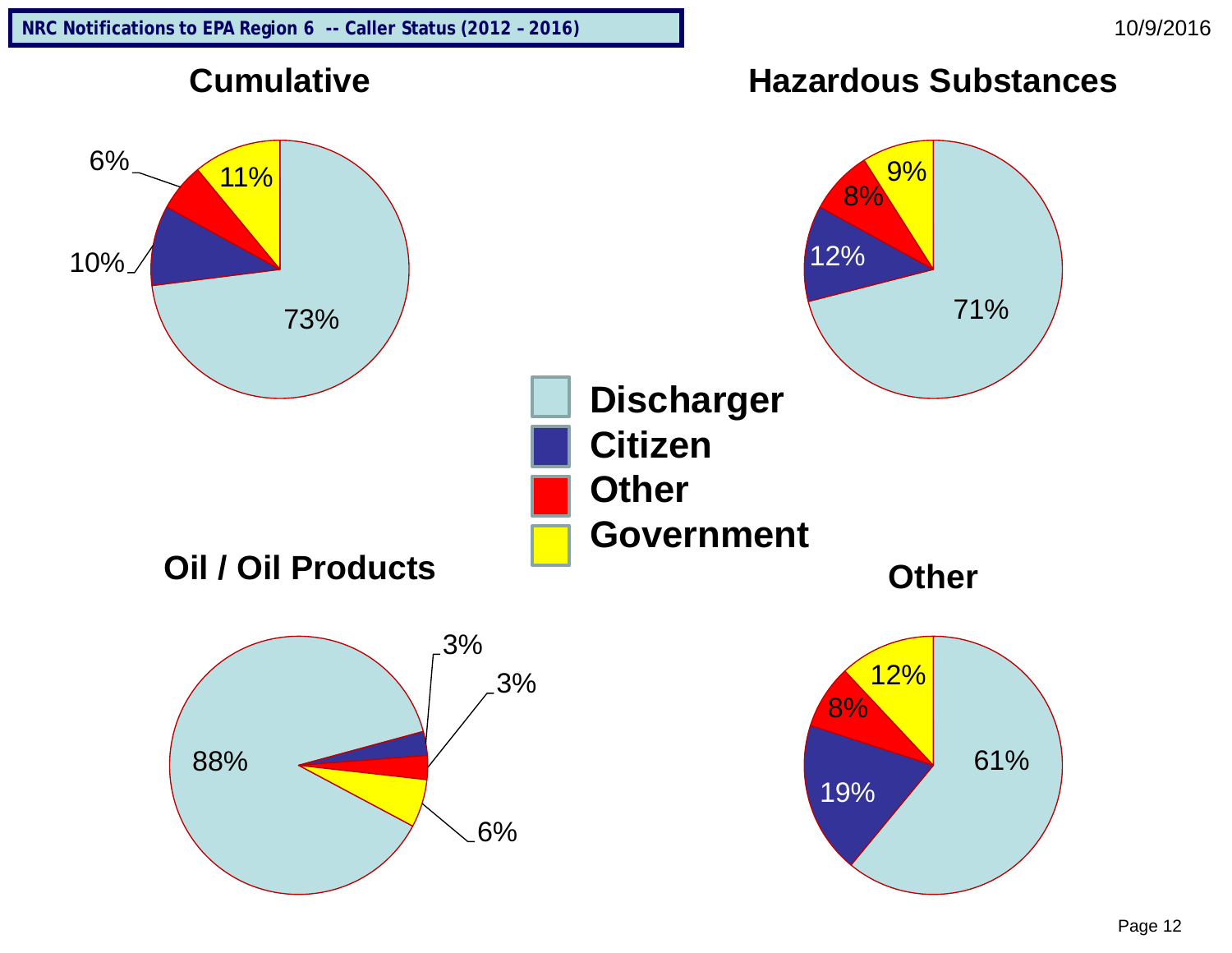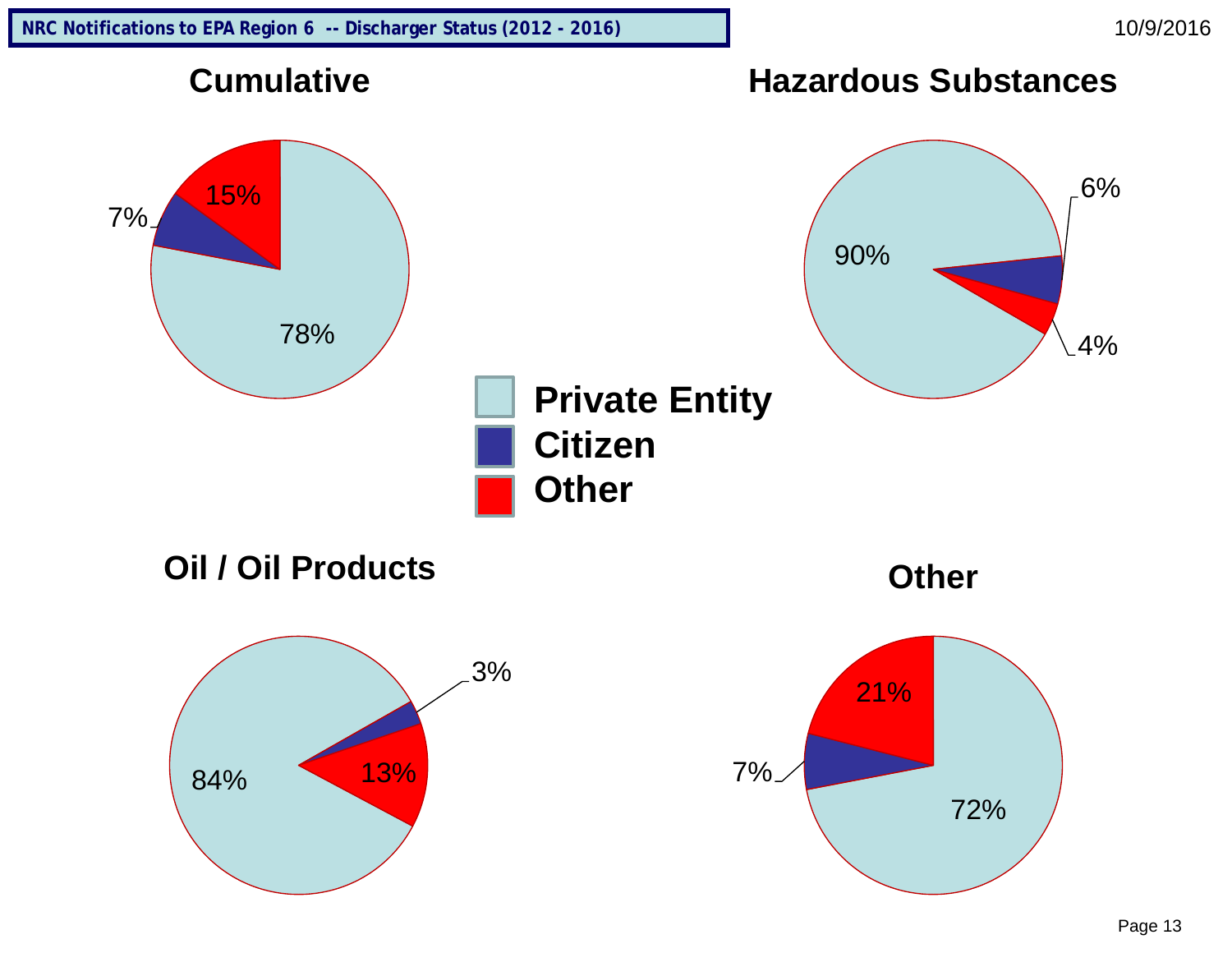#### **Hazardous Substances**







**Other**



**Other Medium may include: non-releases, groundwater, ballast, railway**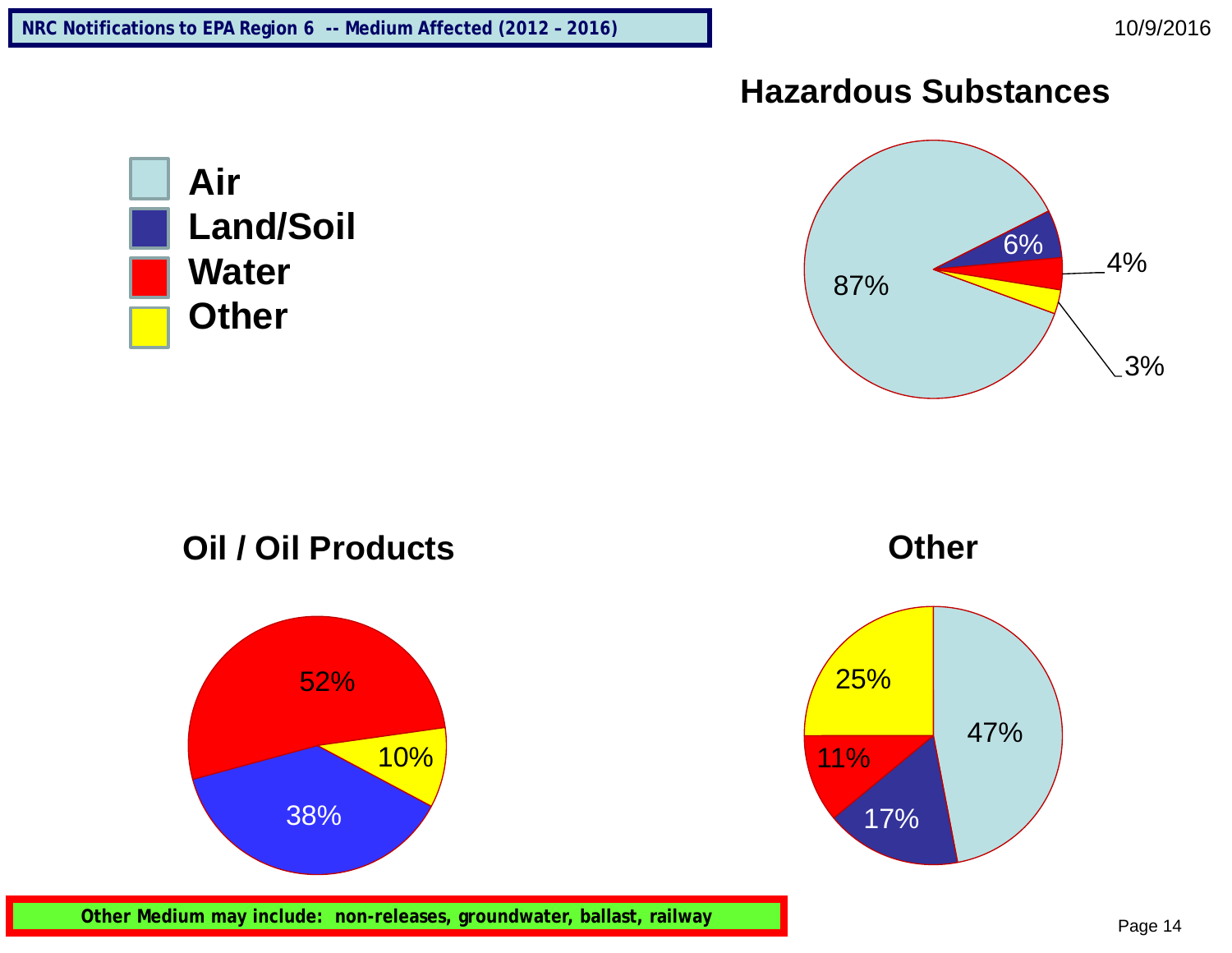### **Hazardous Substances**

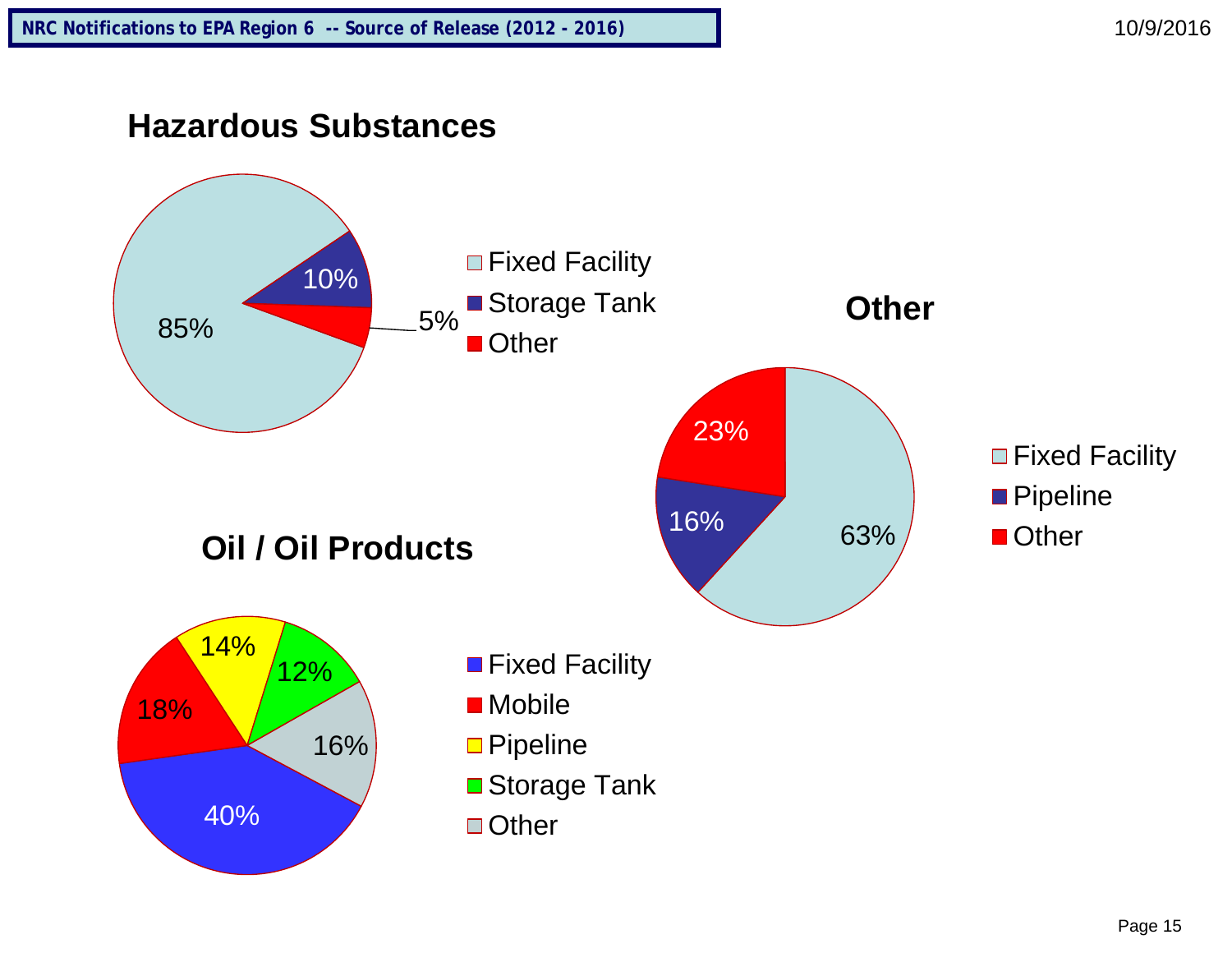## **Hazardous Substances**

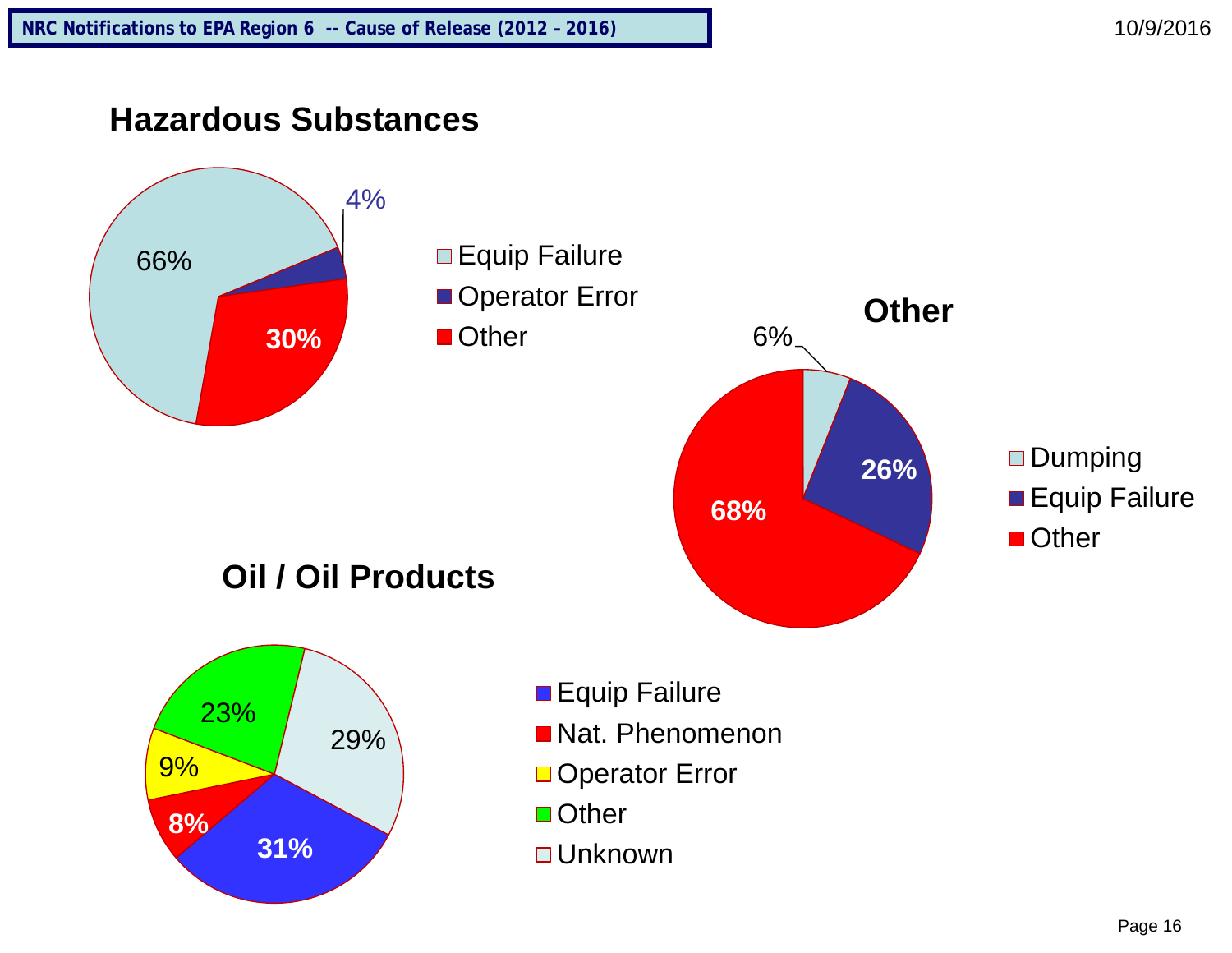**Since 2000, approximately** *3.3% of all* **release reports have led to a significant event (death, injury, community evacuation, evacuation of a facility, shelter-in-place)**

**Deaths, injuries, and evacuations may not be directly due to exposure, but as a consequence of the accident resulting in the release**

> **Since 2000, statistically there is more than one shelter-in-place or evacuation of a community (whole or part) or of a facility due to a hazardous substance, oil, or other material incident somewhere in Region 6,** *on a weekly basis*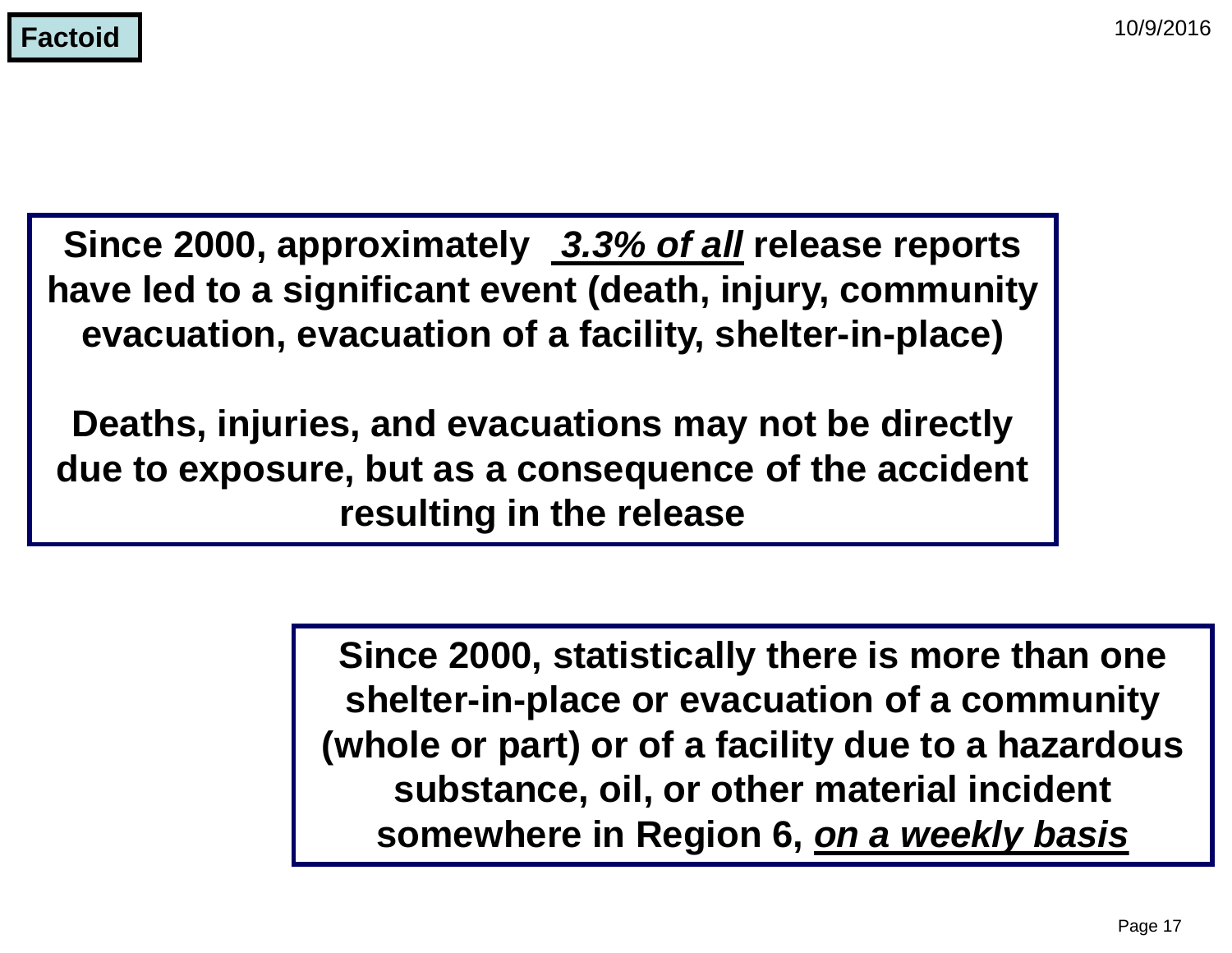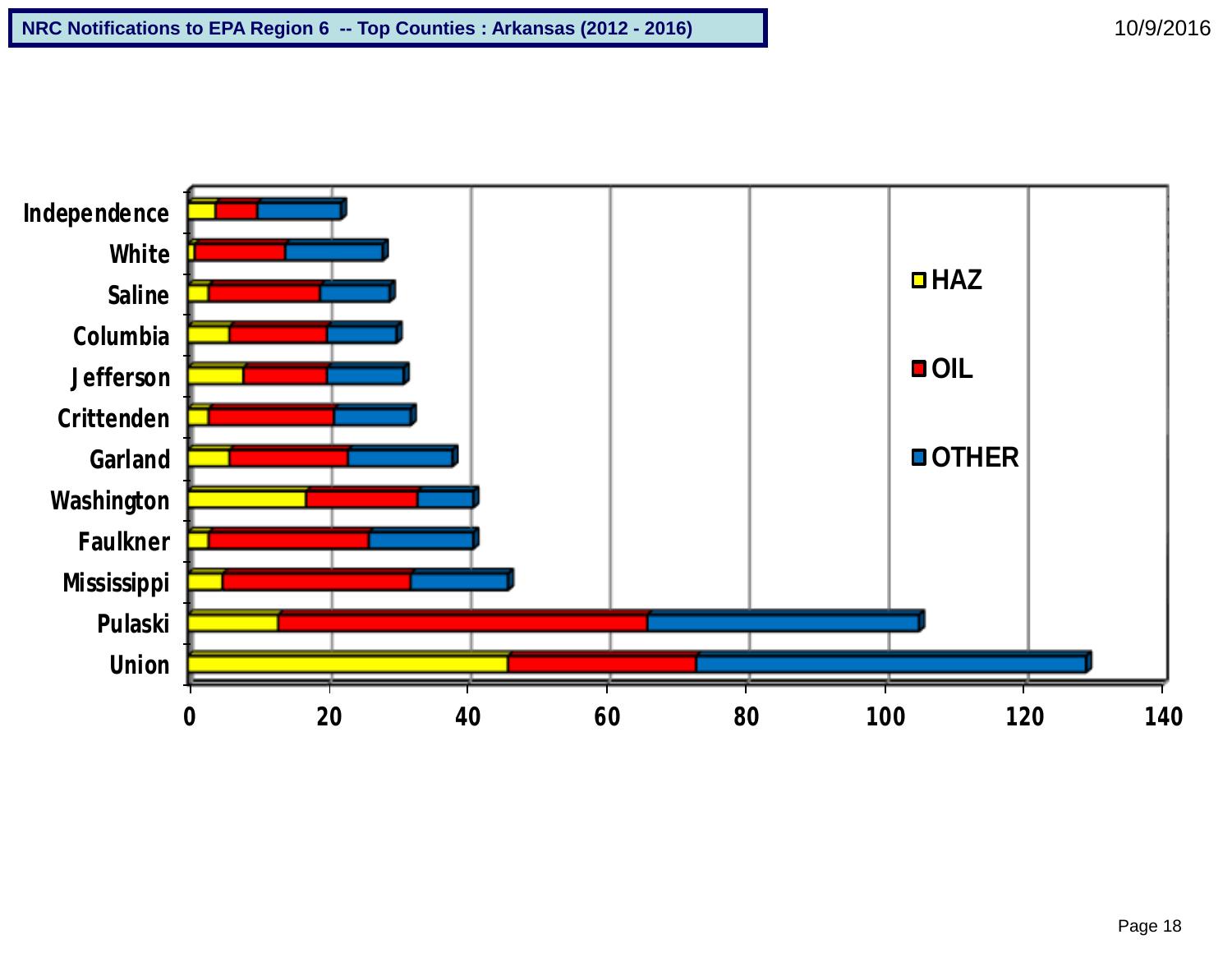| <b>COUNTY</b>     |                | HAZ SUB OIL/OIL PROD OTHER MAT TOTAL |                  |                |
|-------------------|----------------|--------------------------------------|------------------|----------------|
| ASHLEY            |                |                                      |                  |                |
| <b>BAXTER</b>     | 1              | 1                                    |                  | $\overline{2}$ |
| <b>BENTON</b>     | 5              | 7                                    | 9                | 21             |
| <b>BOONE</b>      |                | $\overline{2}$                       | 3                | 5              |
| <b>BRADLEY</b>    |                | $\overline{2}$                       | $\overline{1}$   | 3              |
| <b>CALHOUNE</b>   |                |                                      | $\overline{2}$   | $\overline{2}$ |
| CARROLL           | 9              | $\overline{1}$                       | $\overline{1}$   | 11             |
| <b>CLARK</b>      |                | 4                                    | $\overline{2}$   | 6              |
| <b>CLAY</b>       |                |                                      | $\overline{1}$   | $\overline{1}$ |
| <b>CLEBURNE</b>   |                | $\mathbf{1}$                         | 3                | 4              |
| <b>CLEVELAND</b>  |                | $\overline{1}$                       | 3                | 4              |
| <b>COLUMBIA</b>   | 6              | 14                                   | 10               | 30             |
| <b>CONWAY</b>     |                | 8                                    | 5                | 13             |
| <b>CRAIGHEAD</b>  | $\overline{2}$ | 6                                    | 8                | 16             |
| <b>CRAWFORD</b>   | 4              | 6                                    | 8                | 18             |
| <b>CRITTENDEN</b> | 3              | 18                                   | 11               | 32             |
| <b>CROSS</b>      |                | 2                                    | 4                | 6              |
| <b>DESHA</b>      | $\overline{1}$ | 3                                    | 3                | 7              |
| DREW              |                | $\overline{1}$                       |                  | 1              |
| FAULKNER          | 3              | 23                                   | 15               | 41             |
| FRANKLIN          | $\overline{1}$ | 3                                    |                  | 4              |
| <b>FULTON</b>     |                | $\overline{1}$                       | 2                | 3              |
| GARLAND           | 6              | 17                                   | 15               | 38             |
| GRANT             | $\overline{1}$ | 3                                    |                  | 4              |
| GREENE            | $\overline{1}$ | 7                                    | $\overline{2}$   | 10             |
| <b>HEMPSTEAD</b>  | 6              | 5                                    | $\overline{2}$   | 13             |
| <b>HOT SPRING</b> | $\overline{2}$ | 6                                    | 6                | 14             |
| HOWARD            | 3              | $\overline{2}$                       |                  | 5              |
| INDEPENDENCE      | 4              | 6                                    | 12               | 22             |
| <b>IZARD</b>      |                | $\mathbf{1}$                         |                  | $\overline{1}$ |
| <b>JACKSON</b>    | 1              | 4                                    | $6 \overline{6}$ | 11             |
| <b>JEFFERSON</b>  | 8              | 12                                   | 11               | 31             |
| ϸΟΗΝSΟΝ           | 4              | 3                                    | 1                | 8              |
| LAFAYETTE         |                | $\overline{a}$                       | $\overline{3}$   | $\overline{7}$ |

| <b>COUNTY</b>      |                | HAZ SUB OIL/OIL PROD OTHER MAT TOTAL |                |                  |
|--------------------|----------------|--------------------------------------|----------------|------------------|
| LAWRENCE           | 1              |                                      | 3              | 6                |
| LEE                |                | $\overline{1}$                       | $\overline{c}$ | 3                |
| LITTLE RIVER       | $\overline{1}$ | 4                                    | 8              | 13               |
| LOGAN              |                | $\overline{2}$                       | $\overline{2}$ | 4                |
| LONOKE             |                | 7                                    | 8              | 15               |
| MADISON            | $\overline{2}$ |                                      | 3              | 5                |
| <b>MARION</b>      |                | $\overline{1}$                       | 4              | $\overline{5}$   |
| MILLER             | $\overline{1}$ | 7                                    | 8              | 16               |
| MISSISSIPPI        | 5              | 27                                   | 14             | 46               |
| <b>MONROE</b>      |                | 4                                    |                | 4                |
| <b>NEVADA</b>      |                | 4                                    | $\mathbf{1}$   | 5                |
| <b>NEWTON</b>      |                | $\overline{2}$                       | $\overline{1}$ | 3                |
| OUACHITA           |                | 11                                   | $\overline{c}$ | 13               |
| PERRY              |                | 1                                    | $\overline{1}$ | $\overline{2}$   |
| PHILLIPS           | $\overline{1}$ | $\overline{2}$                       | 5              | 8                |
| PIKE               |                | 3                                    | 3              | $6 \overline{6}$ |
| POINSETT           | 1              | 4                                    | 8              | 13               |
| <b>POLK</b>        | 5              | 4                                    | 3              | 12               |
| <b>POPE</b>        | 10             | 7                                    | 5              | 22               |
| PRAIRIE            |                | 4                                    | $\overline{1}$ | 5                |
| PULASKI            | 13             | 53                                   | 39             | 105              |
| RANDOLPH           |                | $\overline{2}$                       |                | $\overline{2}$   |
| SALINE             | 3              | 16                                   | 10             | 29               |
| <b>SCOTT</b>       | 4              | $\overline{1}$                       | 3              | 8                |
| <b>SEARCY</b>      |                | $\overline{1}$                       | $\overline{1}$ | $\overline{2}$   |
| SEBASTIAN          | $\overline{1}$ | 10                                   | 9              | 20               |
| <b>SEVEIR</b>      | $\mathbf{1}$   | 3                                    | 4              | 8                |
| <b>ST. FRANCIS</b> |                | 3                                    | $\overline{7}$ | 10               |
| <b>STONE</b>       | $\overline{1}$ | $\overline{1}$                       | $\overline{1}$ | 3                |
| <b>UNION</b>       | 46             | 27                                   | 56             | 129              |
| <b>WASHINGTON</b>  | 17             | 16                                   | 8              | 41               |
| <b>WHITE</b>       | $\mathbf{1}$   | 13                                   | 14             | 28               |
| <b>WOODRUFF</b>    |                | $\overline{2}$                       | 1              | 3                |
| YELL               | 6              |                                      | $\overline{a}$ | 10               |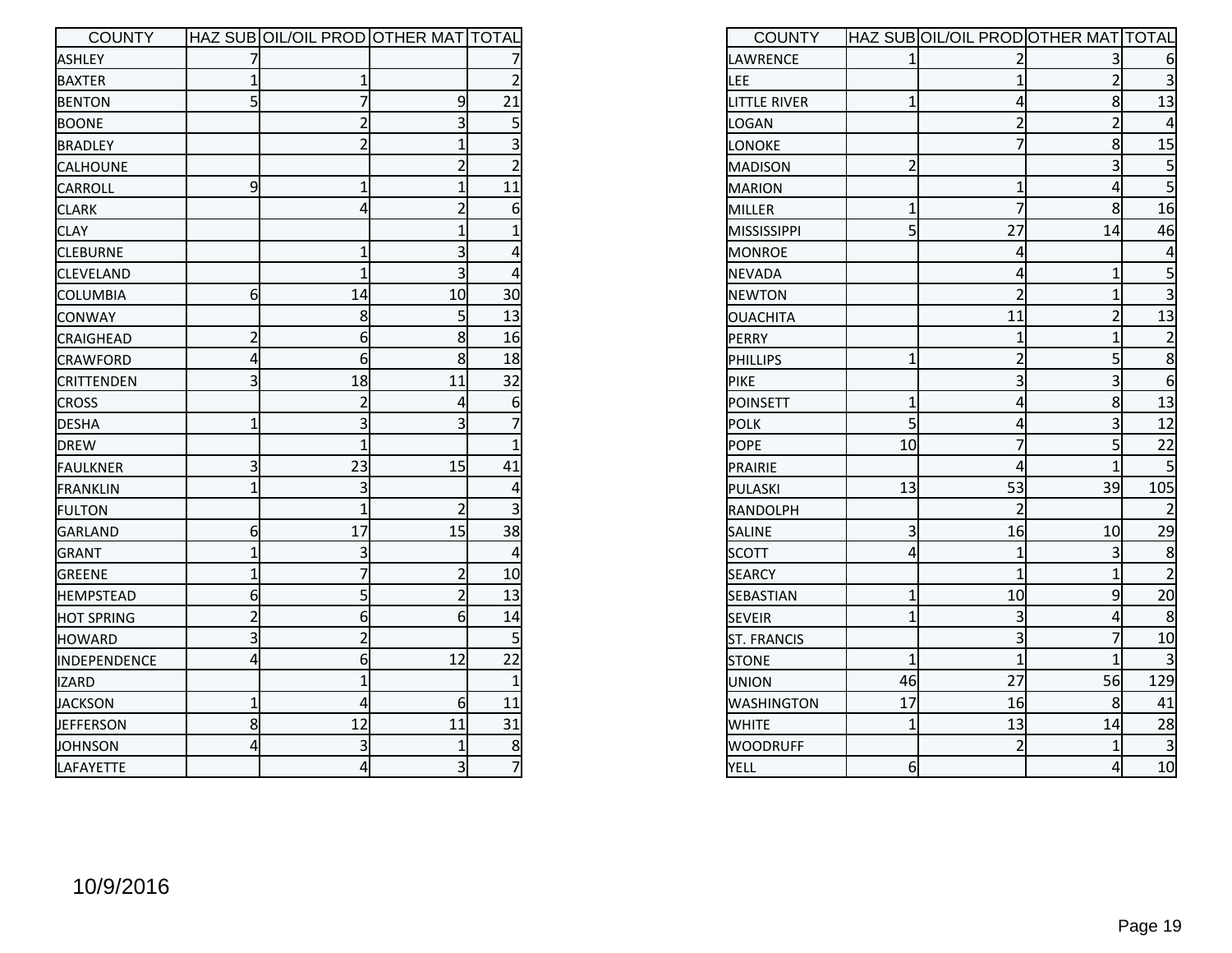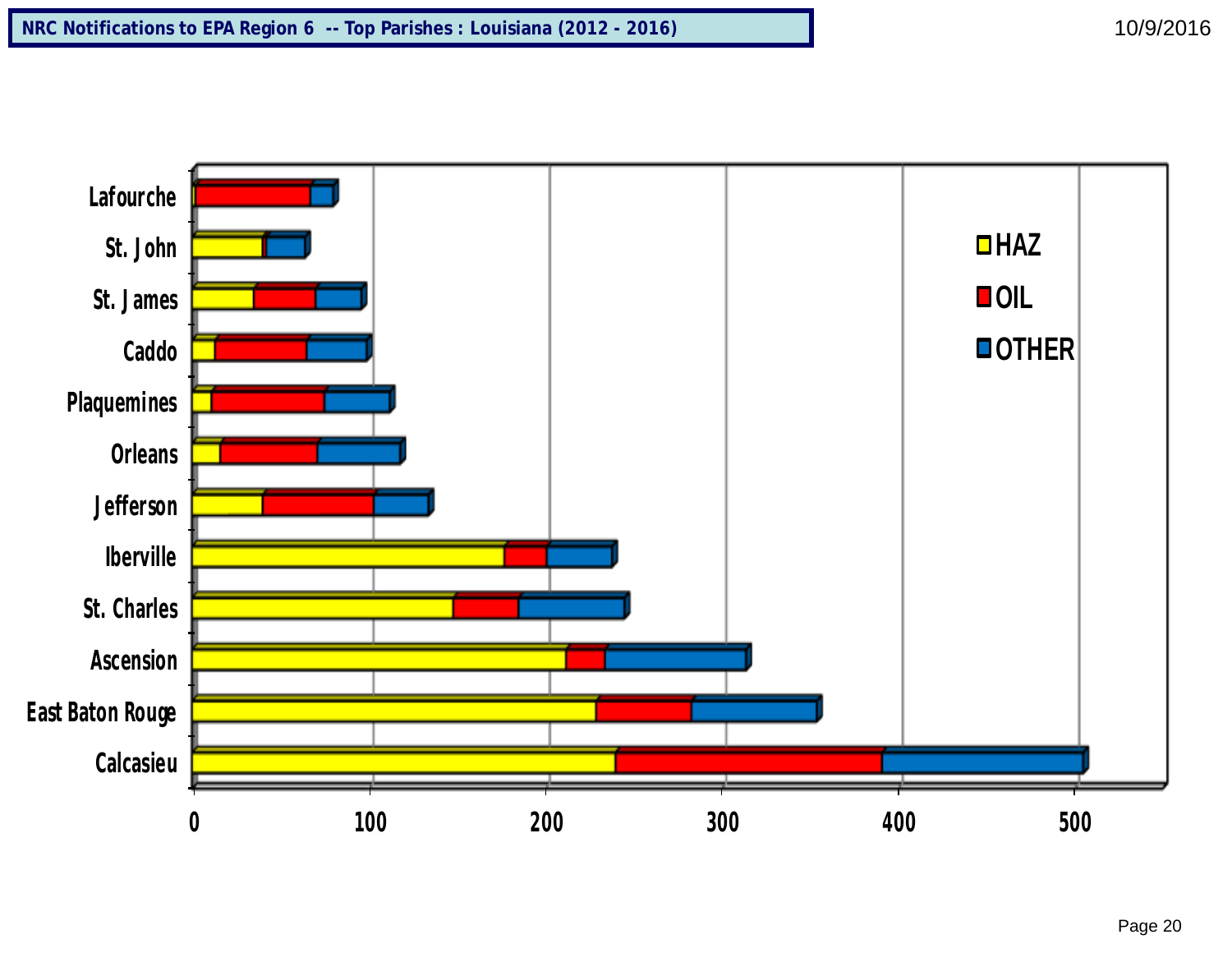| <b>COUNTY</b>         |                | HAZ SUBOOIL/OIL PRODOOTHER MATTOTAL |                |                |
|-----------------------|----------------|-------------------------------------|----------------|----------------|
| <b>ACADIA</b>         | 4              | 13                                  | 8              | 25             |
| ALLEN                 |                | 4                                   | 5              | 9              |
| <b>ASCENSION</b>      | 212            | 22                                  | 80             | 314            |
| <b>ASSUMPTION</b>     | $\mathbf{1}$   | 13                                  | 13             | 27             |
| <b>AVOYELLES</b>      | $\overline{2}$ | 6                                   | 3              | 11             |
| <b>BEAUREGARD</b>     | $\overline{1}$ | 8                                   | 8              | 17             |
| <b>BIENVILLE</b>      | $\overline{1}$ | 3                                   | 15             | 19             |
| <b>BOSSIER</b>        | 1              | 20                                  | 10             | 31             |
| CADDO                 | 13             | 52                                  | 34             | 99             |
| CALCASIEU             | 240            | 151                                 | 114            | 505            |
| CALDWELL              |                |                                     | 1              | 1              |
| CAMERON               | $\overline{1}$ | 24                                  | 11             | 36             |
| CATAHOULA             | $\overline{1}$ | 3                                   |                | 4              |
| <b>CLAIBORNE</b>      | $\overline{2}$ | 8                                   | 5              | 15             |
| <b>CONCORDIA</b>      |                | 4                                   | $\overline{2}$ | 6              |
| DE SOTO               | 4              | 10                                  | 8              | 22             |
| <b>E. BATON ROUGE</b> | 229            | 54                                  | 71             | 354            |
| <b>E. CARROLL</b>     |                | $\overline{2}$                      | $\mathbf{1}$   | 3              |
| E. FELICIANA          |                | 5                                   | $\overline{2}$ | $\overline{7}$ |
| EVANGELINE            | $\overline{1}$ | 6                                   | 6              | 13             |
| <b>FRANKLIN</b>       |                | $\overline{2}$                      | $\overline{1}$ | 3              |
| GRANT                 |                | $\overline{1}$                      | $\overline{1}$ | $\overline{2}$ |
| <b>IBERIA</b>         | 5              | 28                                  | 13             | 46             |
| <b>IBERVILLE</b>      | 177            | 24                                  | 37             | 238            |
| <b>JACKSON</b>        | $\overline{1}$ |                                     | $\overline{2}$ | $\overline{3}$ |
| JEFFERSON             | 40             | 63                                  | 31             | 134            |
| JEFFERSON DAVIS       | $\overline{2}$ | 14                                  | 13             | 29             |
| LA SALLE              |                | 4                                   | 5              | 9              |
| LAFAYETTE             | 4              | 15                                  | 18             | 37             |
| LAFOURCHE             | $\overline{2}$ | 65                                  | 13             | 80             |
| LINCOLN               |                | 3                                   | 11             | 14             |
| LIVINGSTON            |                | 8                                   | 11             | 19             |

| <b>COUNTY</b>               |                | HAZ SUBOOIL/OIL PRODOOTHER MATTOTAL |                |                |
|-----------------------------|----------------|-------------------------------------|----------------|----------------|
| MADISON                     |                |                                     | 18             | 26             |
| <b>MOREHOUSE</b>            |                | 3                                   | 7              | 10             |
| NATCHITOCHES                | 4              | $\overline{1}$                      | 5 <sup>1</sup> | 10             |
| <b>ORLEANS</b>              | 16             | 55                                  | 47             | 118            |
| <b>OUACHITA</b>             | 10             | 20                                  | 12             | 42             |
| PLAQUEMINES                 | 11             | 64                                  | 37             | 112            |
| POINTE COUPEE               | 1              | 8                                   | 6              | 15             |
| <b>RAPIDES</b>              | 6              | 11                                  | 16             | 33             |
| <b>RED RIVER</b>            | 18             | $\overline{2}$                      | $\overline{2}$ | 22             |
| RICHLAND                    |                | $\overline{2}$                      | $\overline{2}$ | 5              |
| SABINE                      |                | $\overline{6}$                      | $\overline{1}$ | $\overline{7}$ |
| ST. BERNARD                 | 22             | 14                                  | 11             | 47             |
| <b>ST. CHARLES</b>          | 148            | 37                                  | 60             | 245            |
| ST. HELENA                  |                | 6                                   | $\overline{3}$ | 9              |
| ST. JAMES                   | 35             | 35                                  | 26             | 96             |
| <b>ST. JOHN THE BAPTIST</b> | 40             | 29                                  | 22             | 91             |
| <b>ST. LANDRY</b>           | 4              | 11                                  | 17             | 32             |
| <b>ST. MARTIN</b>           | $\mathbf{1}$   | 17                                  | 12             | 30             |
| ST. MARY                    | 1              | 5                                   | 1              |                |
| ST. TAMMANY                 | 5              | 49                                  | 16             | 70             |
| TANGIPAHOA                  | 12             | 19                                  | 14             | 45             |
| <b>TENSAS</b>               | 5              | 35                                  | 5 <sup>1</sup> | 45             |
| UNION                       |                | 1                                   | $\overline{2}$ | $\overline{3}$ |
| VERMILION                   |                | 12                                  | 9              | 21             |
| <b>VERNON</b>               |                | $\overline{1}$                      | $\overline{2}$ | 3              |
| W. BATON ROUGE              | 7              | 22                                  | 22             | 51             |
| W. CARROLL                  | 1              | $\overline{1}$                      | $\overline{2}$ | 4              |
| W. FELICIANA                | $\overline{c}$ | $\overline{2}$                      |                | 4              |
| WASHINGTON                  | $\overline{2}$ | $\overline{2}$                      | $\overline{2}$ | 6              |
| <b>WEBSTER</b>              | $\overline{2}$ | $\overline{2}$                      | 8              | 12             |
| WINN                        |                | $\overline{2}$                      |                | $\overline{2}$ |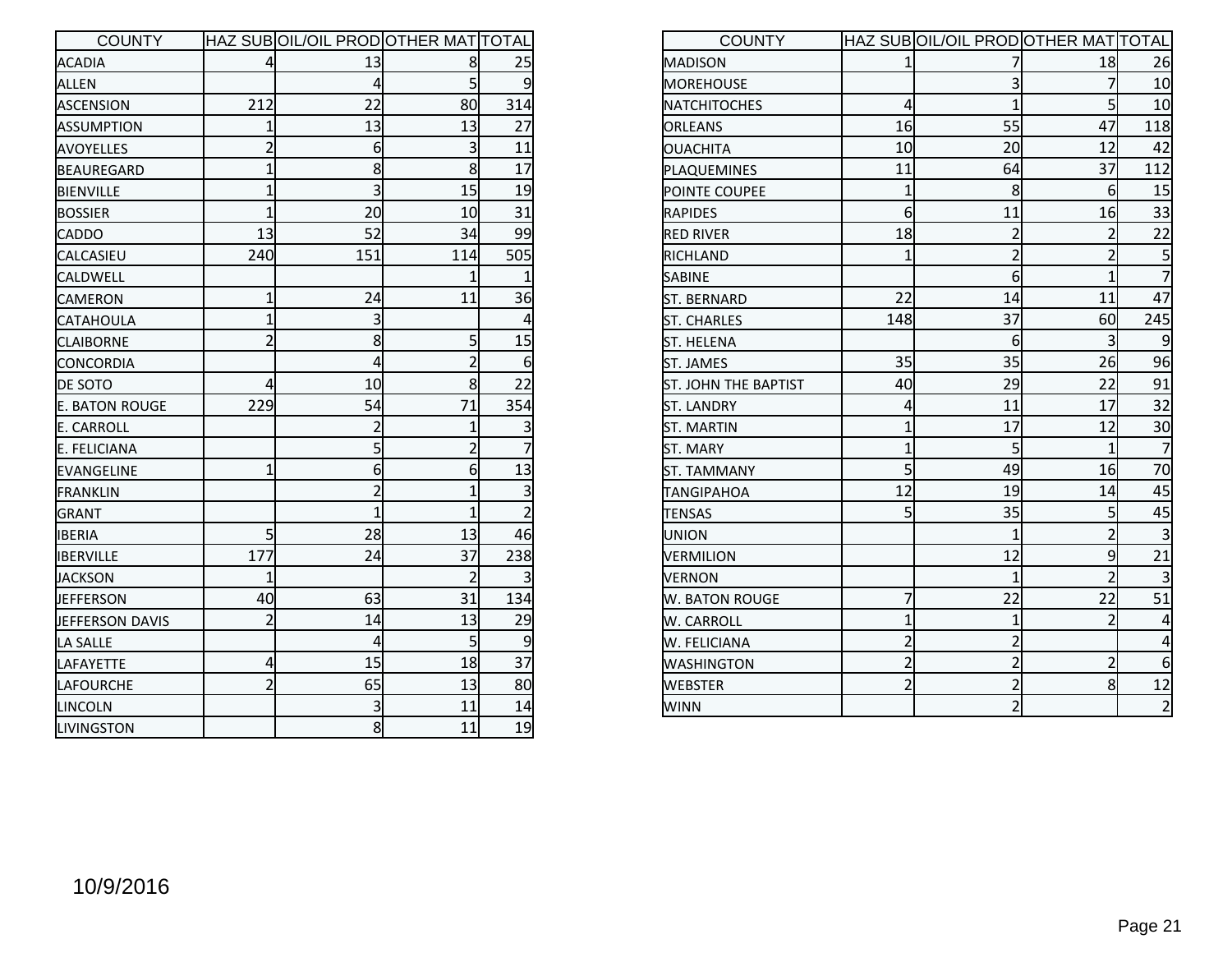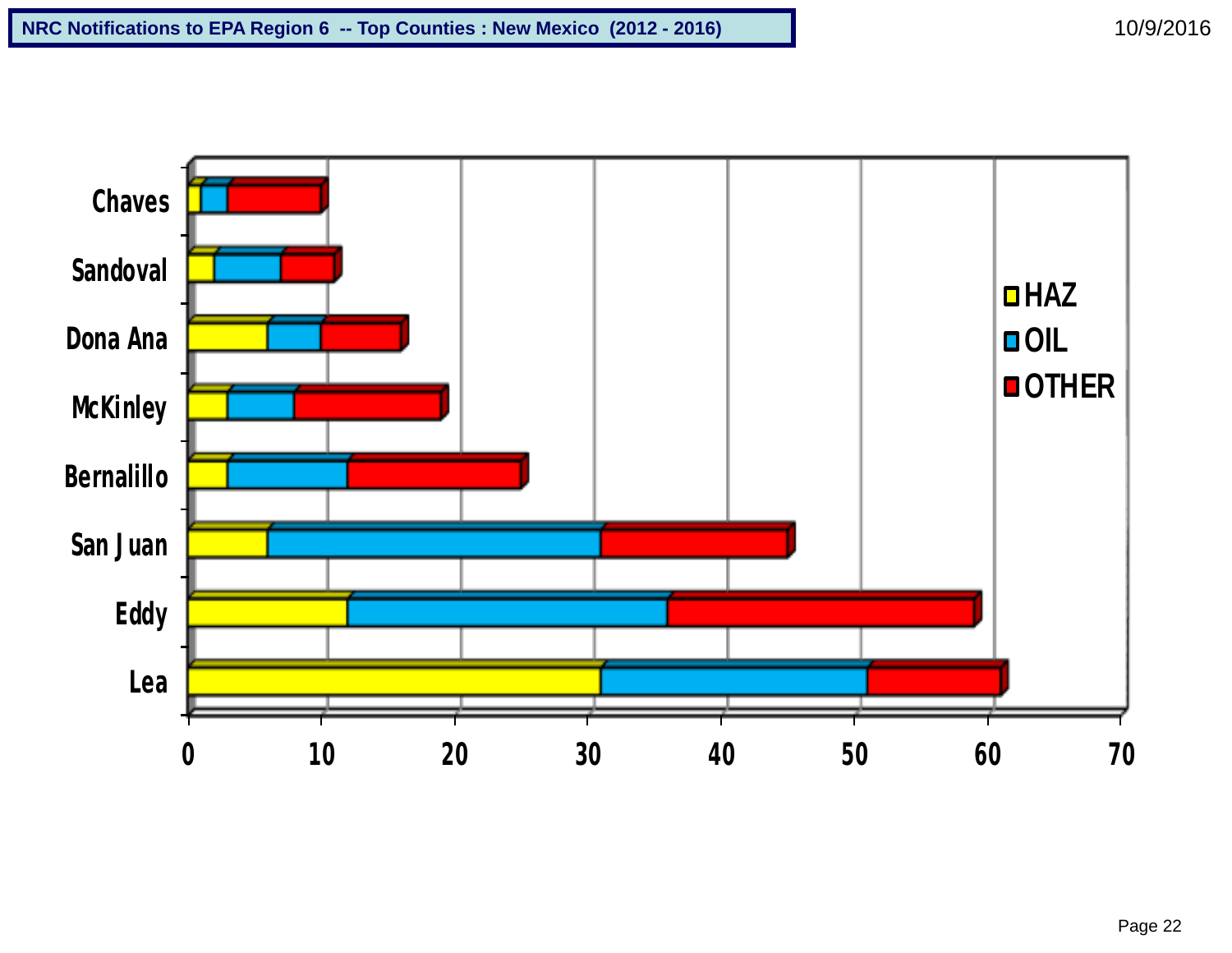| <b>COUNTY</b>     |    | HAZ SUB OIL/OIL PROD OTHER MAT TOTAL |    |    |
|-------------------|----|--------------------------------------|----|----|
| <b>BERNALILLO</b> | 3  |                                      | 13 | 25 |
| <b>CHAVES</b>     |    |                                      |    | 10 |
| <b>CIBOLA</b>     |    |                                      | 3  | 6  |
| <b>CURRY</b>      |    | 4                                    |    | 5  |
| DONA ANA          | 6  | Δ                                    | 6  | 16 |
| <b>EDDY</b>       | 12 | 24                                   | 23 | 59 |
| <b>GRANT</b>      |    |                                      |    | 5  |
| <b>GUADALUPE</b>  |    |                                      | 3  | 3  |
| <b>HIDALGO</b>    |    |                                      |    | 3  |
| LEA               | 31 | 20                                   | 10 | 61 |
| LINCOLN           |    |                                      |    | 3  |
| LUNA              |    |                                      |    | 3  |
| MCKINLEY          | 3  | 5                                    | 11 | 19 |

| <b>COUNTY</b>     | <b>HAZ SUB</b> | OIL/OIL PROD OTHER MATTOTAL |    |    |
|-------------------|----------------|-----------------------------|----|----|
| IOTERO            |                |                             |    |    |
| <b>QUAY</b>       |                |                             |    |    |
| <b>RIO ARRIBA</b> |                | 5                           |    | 8  |
| ROOSEVELT         |                |                             |    |    |
| <b>SAN JUAN</b>   | 6              | 25                          | 14 | 45 |
| <b>SAN MIGUEL</b> |                |                             |    |    |
| SANDOVAL          |                | 5                           | 4  | 11 |
| <b>SANTA FE</b>   |                |                             | 5  |    |
| <b>SIERRA</b>     |                |                             |    |    |
| SOCORRO           |                |                             |    | 5  |
| <b>TORRANCE</b>   |                | 3                           | 5  | 9  |
| UNION             |                |                             |    |    |
| VALENCIA          |                |                             |    | 4  |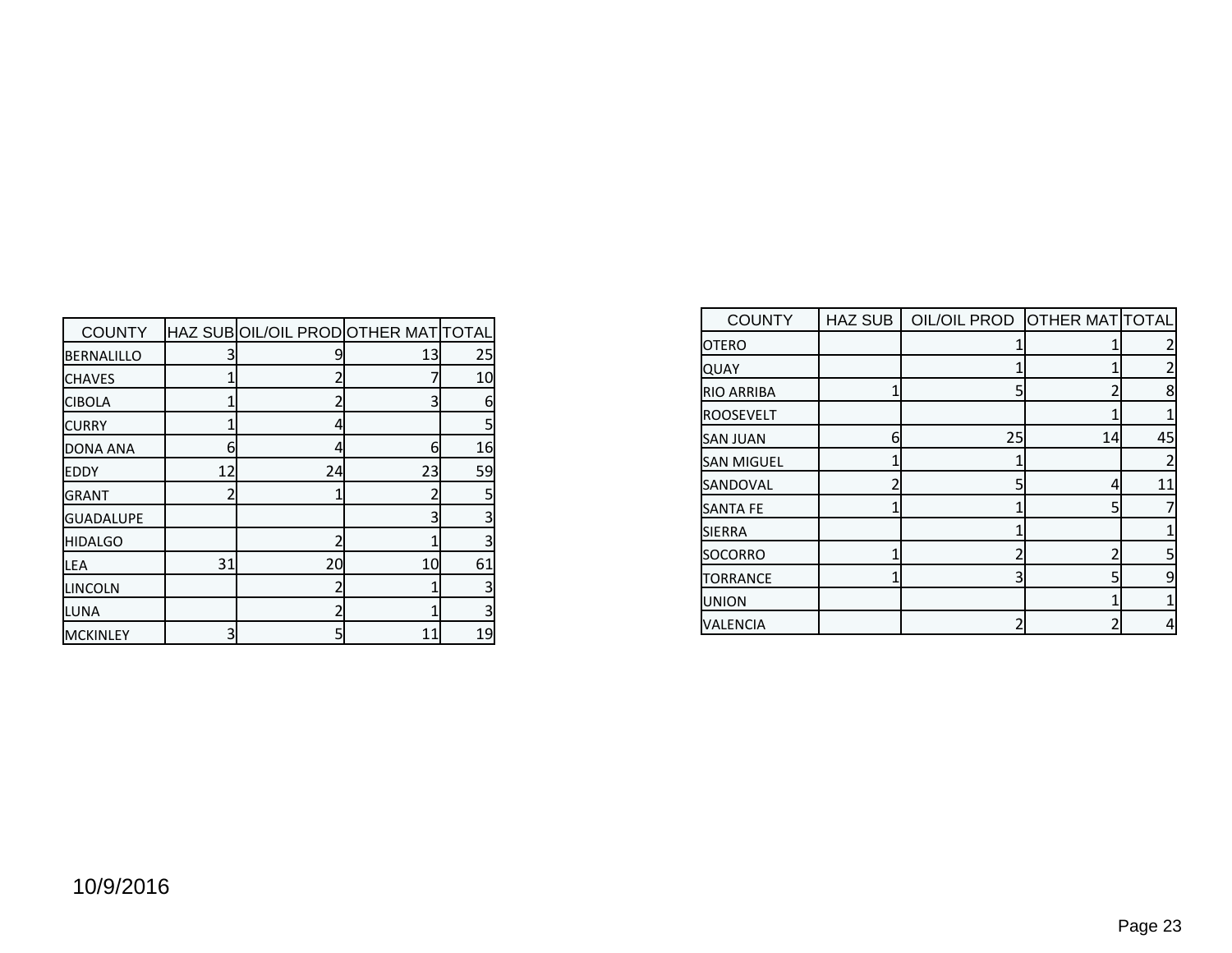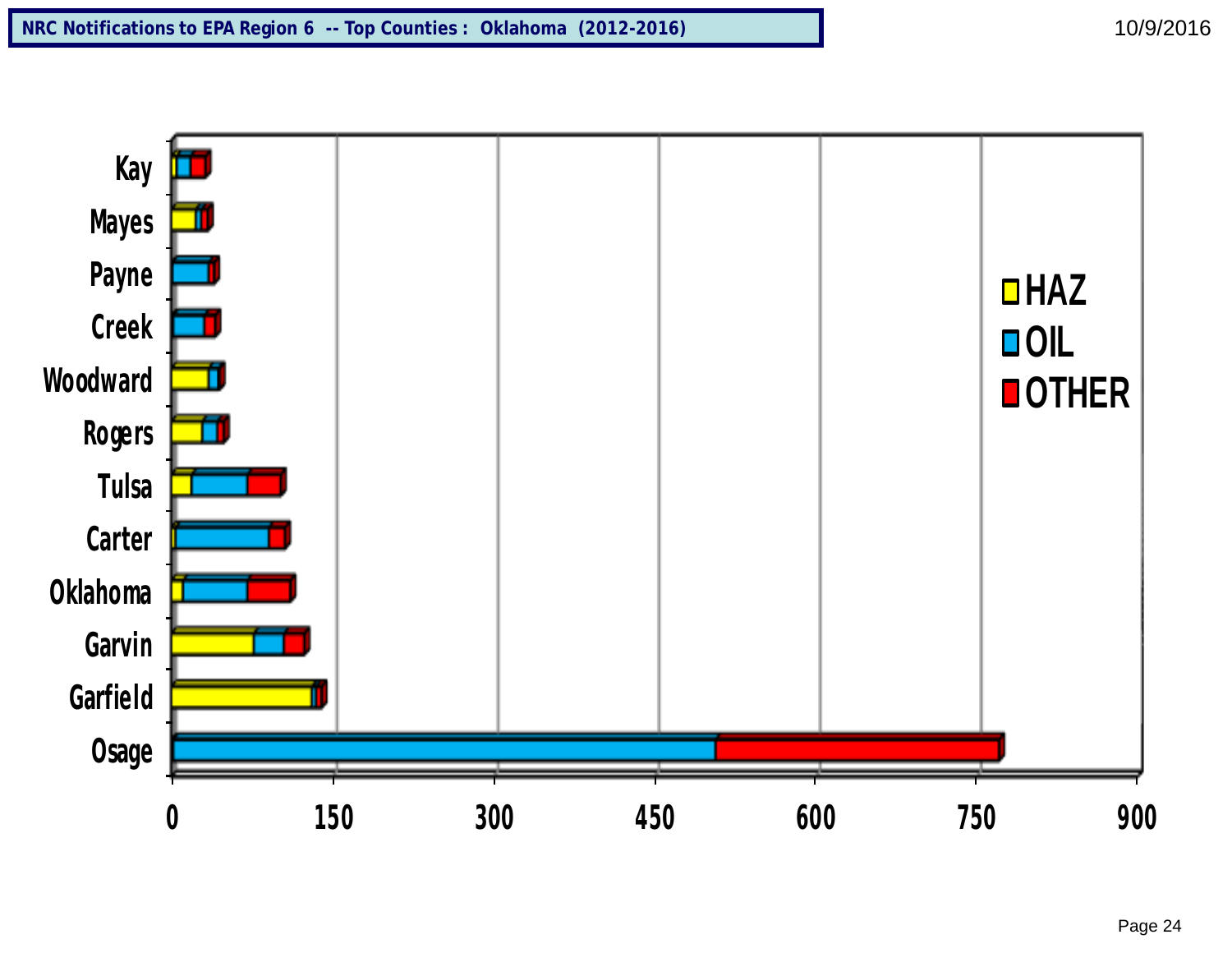| <b>COUNTY</b>    |                | HAZ SUBOIL/OIL PRODOTHER MATTOTAL |                |                         |
|------------------|----------------|-----------------------------------|----------------|-------------------------|
| <b>ADAIR</b>     | 2              | 3                                 | 3              | 8                       |
| <b>ALFALFA</b>   | 4              | 5                                 |                | 9                       |
| <b>ATOKA</b>     |                |                                   | 1              | $\overline{1}$          |
| <b>BEAVER</b>    | 3              | 5                                 | 5              | 13                      |
| <b>BECKHAM</b>   | $\overline{2}$ | $\overline{2}$                    | $\overline{7}$ | 11                      |
| <b>BLAINE</b>    |                | 4                                 | 3              | 7                       |
| <b>BRYAN</b>     |                | 12                                | 7              | 19                      |
| <b>CADDO</b>     | 1              | 5                                 | 7              | 13                      |
| <b>CANADIAN</b>  | 4              | 15                                | 5              | 24                      |
| <b>CARTER</b>    | 4              | 87                                | 15             | 106                     |
| <b>CHEROKEE</b>  |                | 6                                 | 2              | 8                       |
| <b>CHOCTAW</b>   | 1              | $\mathbf{1}$                      | 3              | 5                       |
| <b>CLEVELAND</b> | $\overline{1}$ | 11                                | 4              | 16                      |
| <b>COAL</b>      |                |                                   | $\overline{2}$ | $\overline{\mathbf{c}}$ |
| <b>COMANCHE</b>  |                | $\overline{1}$                    | 5              | 6                       |
| <b>COTTON</b>    |                |                                   | 1              | $\overline{1}$          |
| <b>CRAIG</b>     | 4              | $\mathbf{1}$                      | 3              | 8                       |
| <b>CREEK</b>     | $\overline{2}$ | 29                                | 10             | 41                      |
| <b>CUSTER</b>    |                | 4                                 | 3              | 7                       |
| DELAWARE         | $\overline{c}$ | 9                                 | 3              | 14                      |
| DEWEY            |                | 1                                 |                | $\overline{1}$          |
| <b>ELLIS</b>     |                | 7                                 | $\overline{2}$ | 9                       |
| GARFIELD         | 131            | 4                                 | 5              | 140                     |
| <b>GARVIN</b>    | 77             | 28                                | 19             | 124                     |
| <b>GRADY</b>     | 5              | 13                                | 9              | 27                      |
| GRANT            | $\overline{2}$ | 8                                 | 5              | 15                      |
| GREER            |                | $\mathbf{1}$                      |                | 1                       |
| <b>HARMON</b>    | 1              |                                   |                | $\overline{1}$          |
| <b>HARPER</b>    |                | $\overline{2}$                    | $\overline{1}$ | 3                       |
| HASKELL          |                | $\overline{2}$                    | $\mathbf{1}$   | 3                       |
| <b>HUGHES</b>    | 1              | 12                                | 7              | 20                      |
| JACKSON          | $\overline{2}$ |                                   | $\mathbf{1}$   |                         |
| JEFFERSON        |                | 3                                 | $\overline{2}$ | $\overline{5}$          |
| JOHNSTON         | $\mathbf{1}$   | 4                                 | 6              | 11                      |
| <b>KAY</b>       | 5              | 13                                | 14             | 32                      |
| KINGFISHER       | 4              | 6                                 | 5              | 15                      |
| <b>KIOWA</b>     |                | 3                                 | $\overline{1}$ | 4                       |
| LATIMER          |                | $\overline{1}$                    | 3              | $\overline{\mathbf{r}}$ |

| <b>COUNTY</b>      |                | HAZ SUB OIL/OIL PROD OTHER MAT TOTAL |                |                         |
|--------------------|----------------|--------------------------------------|----------------|-------------------------|
| LE FLORE           |                | 4                                    |                |                         |
| LINCOLN            | $\overline{2}$ | 13                                   | 5              | 20                      |
| <b>LOGAN</b>       |                | 14                                   | 5              | 19                      |
| <b>LOVE</b>        |                | 8                                    | $\overline{1}$ | 9                       |
| MAJOR              | $\overline{1}$ | 5                                    | 5              | 11                      |
| MARSHALL           |                | 9                                    | $\overline{2}$ | 11                      |
| <b>MAYES</b>       | 23             | 5                                    | 6              | 34                      |
| MCCLAIN            |                | $\mathbf{1}$                         | 4              | 5                       |
| MCCURTAIN          | 4              | 3                                    | $\overline{2}$ | $\overline{9}$          |
| <b>MCINTOSH</b>    |                | $\mathbf{1}$                         | $\overline{2}$ | $\overline{3}$          |
| MURRAY             |                | $\overline{1}$                       | $\overline{2}$ | 3                       |
| <b>MUSKOGEE</b>    |                | 18                                   | 6              | 24                      |
| <b>NOBLE</b>       | $\overline{1}$ | 12                                   | 10             | 23                      |
| <b>NOWATA</b>      |                | 1                                    | $\overline{2}$ | 3                       |
| <b>OKFUSKEE</b>    |                | 5                                    | 3              | 8                       |
| <b>OKLAHOMA</b>    | 11             | 60                                   | 40             | 111                     |
| OKMULGEE           |                | 8                                    | 2              | 10                      |
| OSAGE              | $\overline{2}$ | 505                                  | 264            | 771                     |
| <b>OTTAWA</b>      | $\overline{1}$ |                                      | 1              | $\overline{\mathbf{c}}$ |
| PAWNEE             |                | 6                                    | 1              | $\overline{7}$          |
| PAYNE              | $\mathbf{1}$   | 34                                   | 5              | 40                      |
| PITTSBURG          | $\overline{2}$ | 9                                    | 7              | 18                      |
| PONTOTOC           |                | 13                                   | 5              | 18                      |
| POTTAWATOMIE       | 4              | 6                                    | 4              | 14                      |
| PUSHMATAHA         |                | 3                                    | $\overline{1}$ | 4                       |
| <b>ROGER MILLS</b> | $\overline{1}$ | 5                                    |                | 6                       |
| <b>ROGERS</b>      | 29             | 14                                   | 6              | 49                      |
| <b>SEMINOLE</b>    |                | 15                                   | 4              | 19                      |
| SEQUOYAH           |                | 3                                    | $\overline{2}$ | 5                       |
| <b>STEPHENS</b>    | $\overline{1}$ | 16                                   | $\overline{2}$ | 19                      |
| <b>TEXAS</b>       | 9              | $\overline{2}$                       | 4              | 15                      |
| <b>TULSA</b>       | 19             | 52                                   | 31             | 102                     |
| <b>WAGONER</b>     |                | 3                                    | $\overline{6}$ | 9                       |
| <b>WASHINGTON</b>  | $\mathbf{1}$   | 8                                    | $\overline{1}$ | 10                      |
| <b>WASHITA</b>     | $\overline{1}$ | $\overline{c}$                       | 3              | 6                       |
| <b>WOODS</b>       | $\overline{c}$ | 4                                    | 4              | 10                      |
| <b>WOODWARD</b>    | 35             | 9                                    | $\overline{1}$ | 45                      |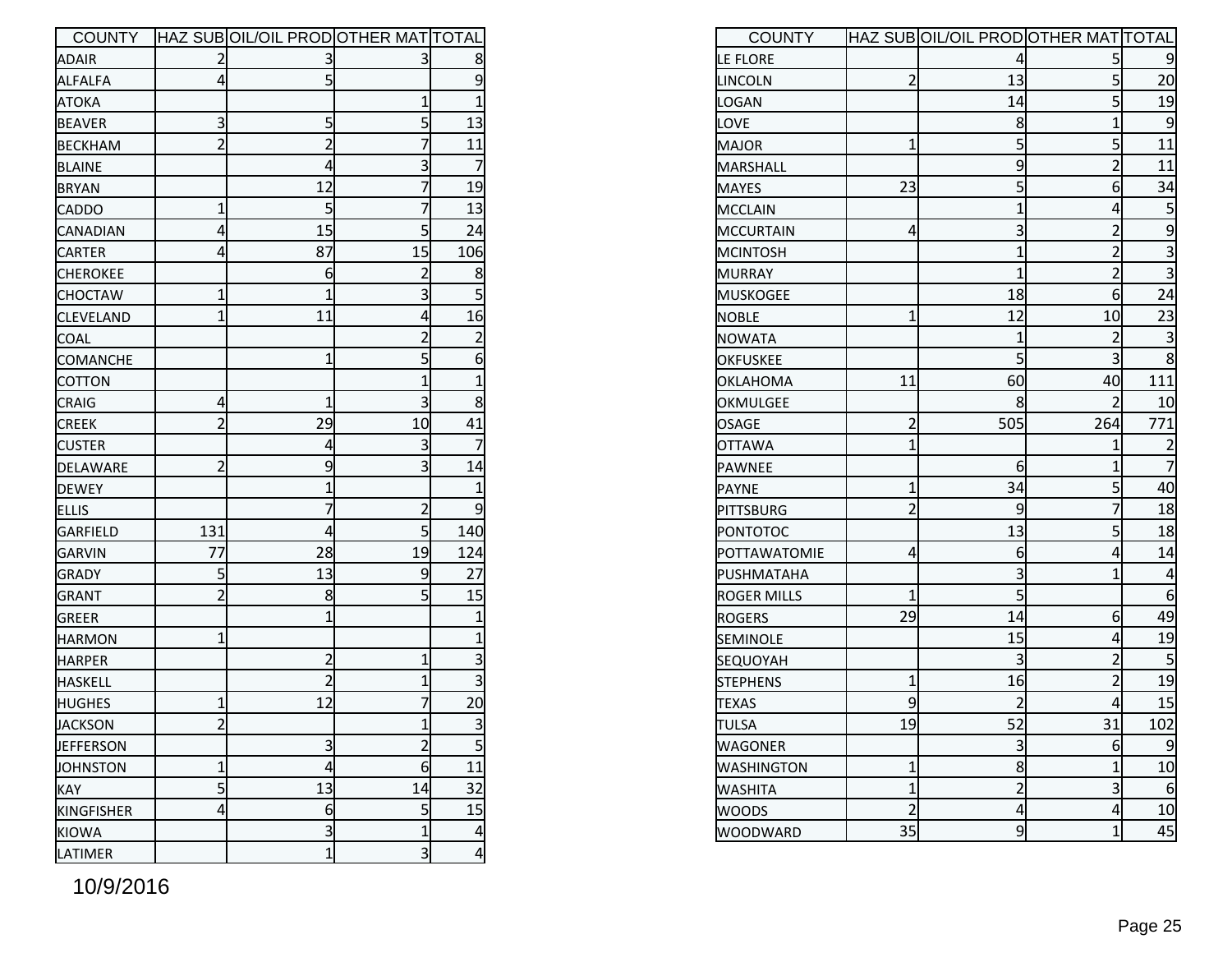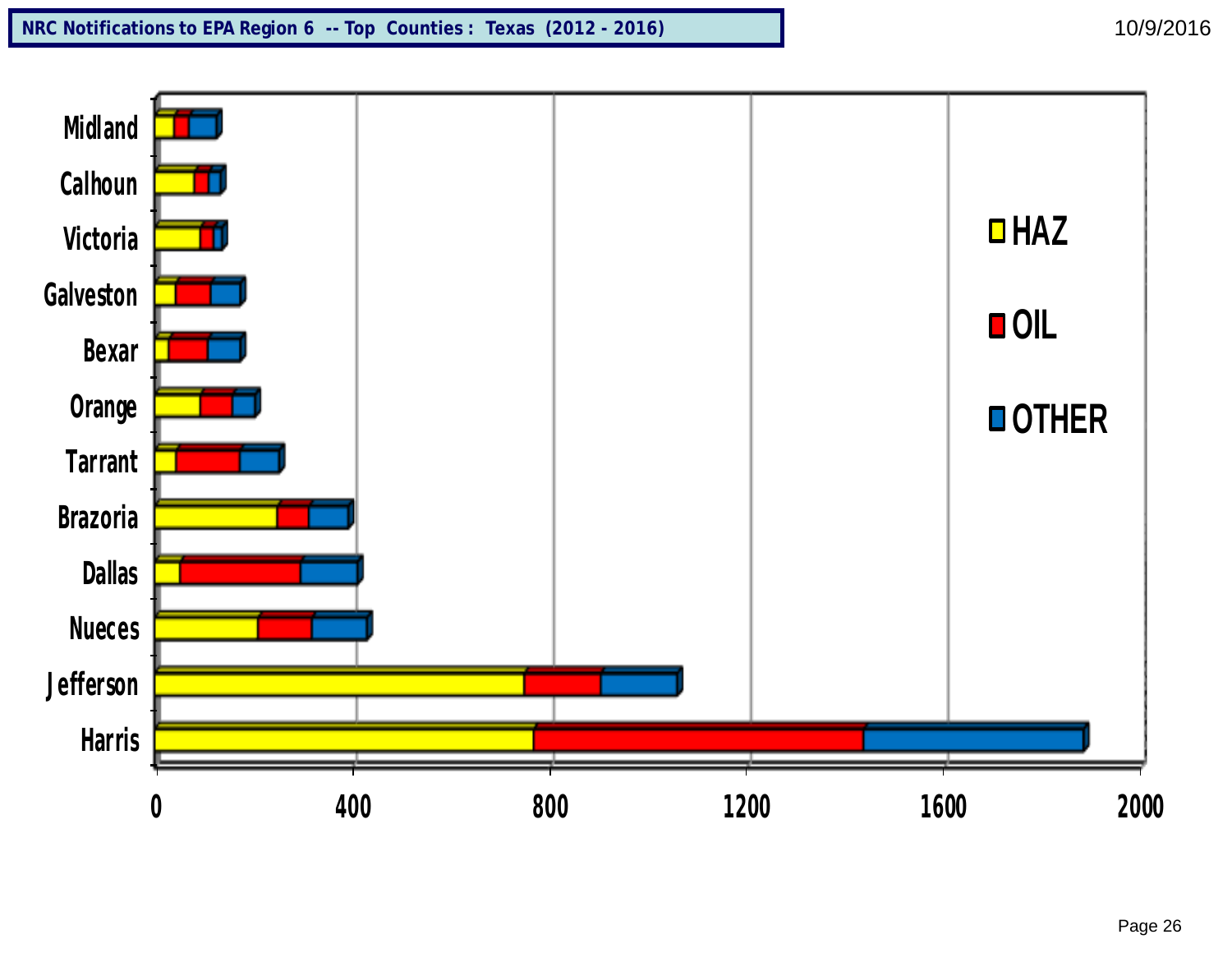|                  |                |                         | COUNTY HAZ SUBOIL PRODOTHER MATTOTAL |                |                   |                         |                | COUNTY HAZ SUBOIL PRODOTHER MAT TOTAL |                |                   |                         |     | COUNTY HAZ SUBOIL PRODOTHER MAT TOTAL |                         |
|------------------|----------------|-------------------------|--------------------------------------|----------------|-------------------|-------------------------|----------------|---------------------------------------|----------------|-------------------|-------------------------|-----|---------------------------------------|-------------------------|
| ANDERSON         |                | 14                      |                                      | 28             | <b>COMAL</b>      |                         | 13             |                                       | 22             | GRAY              |                         |     |                                       | $\overline{5}$          |
| ANDREWS          | 13             |                         |                                      | 26             | <b>COMANCHE</b>   |                         |                |                                       |                | GRAYSON           |                         | 29  |                                       | 40                      |
| ANGELINA         | 15             | 19                      |                                      | 40             | <b>CONCHO</b>     |                         |                |                                       |                | GREGG             |                         | 46  | 14                                    | 64                      |
| <b>ARANSAS</b>   |                | $\overline{4}$          |                                      | 8              | <b>COOKE</b>      |                         | 17             |                                       | 23             | <b>GRIMES</b>     |                         |     |                                       | 8                       |
| ARCHER           |                | 14                      |                                      | 15             | <b>CORYELL</b>    |                         | $\overline{5}$ |                                       |                | <b>GUADALUPE</b>  |                         | 28  |                                       | 45                      |
| <b>ATASCOSA</b>  | 3              | 19                      |                                      | 29             | <b>CRANE</b>      |                         |                |                                       |                | <b>HALE</b>       |                         |     |                                       | 15                      |
| <b>AUSTIN</b>    |                |                         |                                      | 3              | <b>CROCKETT</b>   |                         | 2              |                                       |                | <b>HAMILTON</b>   |                         |     |                                       | $\mathbf{1}$            |
| <b>BAILEY</b>    |                |                         |                                      |                | <b>CULBERSON</b>  |                         | 6              |                                       |                | <b>HANSFORD</b>   |                         |     |                                       | $\overline{\mathbf{3}}$ |
| <b>BASTROP</b>   |                | 8                       |                                      | 12             | DALLAM            |                         | 3              |                                       |                | <b>HARDEMAN</b>   |                         |     |                                       | $\overline{3}$          |
| <b>BAYLOR</b>    |                |                         |                                      |                | DALLAS            | 52                      | 244            | 116                                   | 412            | <b>HARDIN</b>     |                         | 12  |                                       | 19                      |
| <b>BEE</b>       |                |                         |                                      |                | DAWSON            |                         |                |                                       | $\overline{2}$ | <b>HARRIS</b>     | 769                     | 669 | 446                                   | 1884                    |
| <b>BELL</b>      | $\overline{2}$ | 18                      | 15                                   | 35             | <b>DE WITT</b>    |                         | 9              |                                       | 16             | <b>HARRISON</b>   | 49                      | 33  | 22                                    | 104                     |
| <b>BEXAR</b>     | 29             | 79                      | 66                                   | 174            | <b>DEAF SMITH</b> |                         |                |                                       |                | HASKELL           |                         |     |                                       | $5\overline{)}$         |
| <b>BLANCO</b>    |                |                         |                                      |                | <b>DELTA</b>      |                         |                |                                       |                | <b>HAYS</b>       |                         |     | 8                                     | 17                      |
| <b>BORDEN</b>    | 84             |                         |                                      | 86             | DENTON            | 6                       | 35             | 21                                    | 62             | <b>HEMPHILL</b>   |                         |     |                                       | $\overline{5}$          |
| <b>BOSQUE</b>    |                | 2                       |                                      |                | <b>DIMMIT</b>     |                         | 9              |                                       | 21             | <b>HENDERSON</b>  |                         | 8   |                                       | 15                      |
| <b>BOWIE</b>     |                | 11                      | 11                                   | 24             | <b>DONLEY</b>     |                         |                |                                       |                | <b>HIDALGO</b>    |                         | 12  | 11                                    | 27                      |
| <b>BRAZORIA</b>  | 249            | 64                      | 80                                   | 393            | DUVAL             |                         |                |                                       |                | <b>HILL</b>       |                         |     |                                       | $5\overline{)}$         |
| <b>BRAZOS</b>    |                | 20                      |                                      | 32             | <b>EASTLAND</b>   |                         |                |                                       | 12             | <b>HOCKLEY</b>    |                         |     |                                       | $\overline{9}$          |
| <b>BREWSTER</b>  |                |                         |                                      |                | <b>ECTOR</b>      | 61                      | 15             | 15                                    | 91             | HOOD              |                         |     |                                       | <u>11</u>               |
| <b>BROOKS</b>    |                |                         |                                      |                | <b>EDWARDS</b>    |                         |                |                                       |                | <b>HOPKINS</b>    |                         |     |                                       | $\overline{9}$          |
| <b>BROWN</b>     |                | 2                       |                                      |                | <b>EL PASO</b>    | 8                       | 28             | 32                                    | 68             | <b>HOUSTON</b>    |                         | 16  |                                       | 27                      |
| <b>BURLESON</b>  | 6              |                         |                                      | 16             | <b>ELLIS</b>      | 25                      | 16             | 22                                    | 63             | <b>HOWARD</b>     | 24                      | 19  | 15                                    | 58                      |
| <b>BURNET</b>    |                | 4                       |                                      | 8              | <b>ERATH</b>      |                         |                |                                       |                | <b>HUDSPETH</b>   |                         |     |                                       | $\mathbf{1}$            |
| CALDWELL         |                | 10                      | 12                                   | 22             | FALLS             |                         |                |                                       |                | <b>HUNT</b>       |                         | 14  | 8                                     | 22                      |
| CALHOUN          | 81             | 29                      | 24                                   | 134            | FANNIN            |                         | $\overline{3}$ |                                       | 11             | <b>HUTCHINSON</b> | 20                      |     | 17                                    | 38                      |
| <b>CALLAHAN</b>  |                | $\overline{2}$          |                                      | .5             | FAYETTE           |                         | 6              |                                       | 10             | <b>IRION</b>      |                         |     |                                       | $\overline{4}$          |
| CAMERON          | 5              | 53                      | 16                                   | 74             | <b>FISHER</b>     |                         |                |                                       |                | <b>JACK</b>       |                         |     |                                       | 10                      |
| CAMP             | 6              |                         |                                      | 9              | <b>FORT BEND</b>  | 10                      | 20             | 21                                    | 51             | JACKSON           |                         | 10  |                                       | 19                      |
| CARSON           |                |                         |                                      |                | FRANKLIN          |                         | $\overline{3}$ |                                       | -61            | <b>JASPER</b>     |                         | h   |                                       | 8                       |
| <b>CASS</b>      | $\overline{2}$ | 8                       |                                      | 13             | <b>FREESTONE</b>  |                         |                |                                       | 12             | <b>JEFF DAVIS</b> |                         |     |                                       | $\overline{2}$          |
| CHAMBERS         | 19             | 58                      | 27                                   | 104            | FRIO              | $\overline{\mathbf{3}}$ | 6              | 8                                     | 17             | JEFFERSON         | 750                     | 155 | 155                                   | 1060                    |
| <b>CHEROKEE</b>  |                | 15                      |                                      | 17             | <b>GAINES</b>     | $\overline{7}$          | $\overline{9}$ |                                       | 17             | <b>JIM WELLS</b>  | $\overline{2}$          |     | $\overline{3}$                        | 12                      |
| <b>CHILDRESS</b> |                | $\overline{\mathbf{3}}$ |                                      | Δ              | <b>GALVESTON</b>  | 43                      | 71             | 60                                    | 174            | <b>JOHNSON</b>    | $\overline{\mathbf{3}}$ | 13  | 13                                    | 29                      |
| <b>CLAY</b>      |                | 31                      |                                      | Δ              | <b>GARZA</b>      |                         |                |                                       |                | JONES             |                         |     |                                       | $\mathbf{1}$            |
| COKE             |                |                         |                                      |                | <b>GILLESPIE</b>  | $\mathbf 1$             | 1              |                                       |                | KARNES            | $\mathbf{1}$            | 12  | 8                                     | 21                      |
| <b>COLEMAN</b>   |                |                         |                                      | $\overline{2}$ | <b>GLASSCOCK</b>  | 6                       | 3              |                                       | 13             | KAUFMAN           | 5 <sub>l</sub>          | 10  |                                       | 18                      |
| <b>COLLIN</b>    | 12             | 30                      | 19                                   | 61             | <b>GOLIAD</b>     |                         | 1              |                                       | $\vert$ 3      | KENDALL           |                         | 2   |                                       | $\mathbf{3}$            |
| <b>COLORADO</b>  |                | 9                       | 3                                    | 12             | GONZALES          | $\overline{2}$          | 11             | 5l                                    | 18             | <b>KENEDY</b>     |                         | 5   |                                       | $5\overline{)}$         |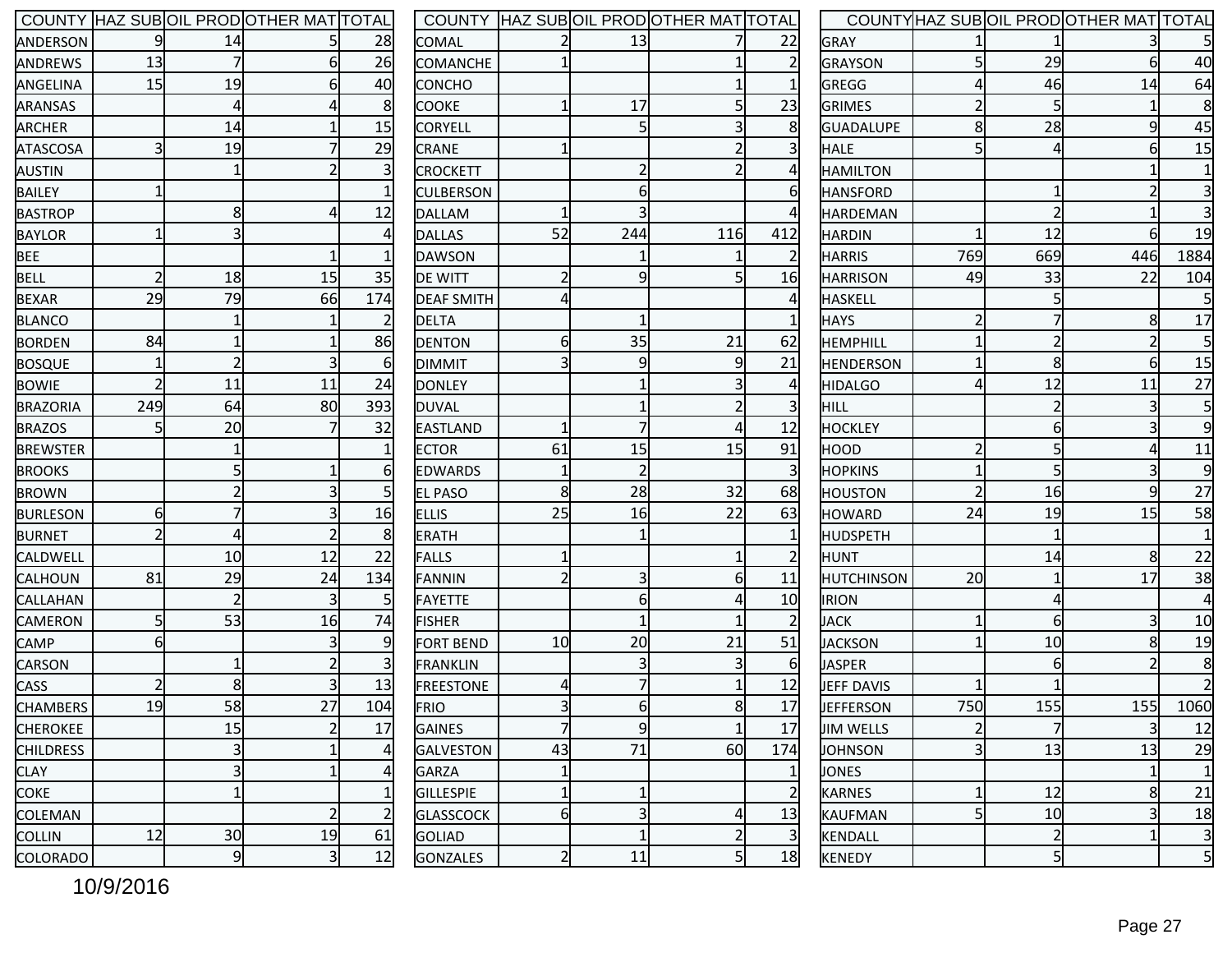|                   |                | COUNTY HAZ SUB OIL PROD OTHER TOTAL |                |                |
|-------------------|----------------|-------------------------------------|----------------|----------------|
| KERR              |                |                                     | 2              | 2              |
| KIMBLE            |                | 1                                   | 3              | 4              |
| <b>KLEBERG</b>    | 1              | 5                                   | 7              | 13             |
| LA SALLE          | $\overline{2}$ | 20                                  | 5              | 27             |
| LAMAR             | $\overline{2}$ | 3                                   | 3              | 8              |
| LAMB              | 4              |                                     |                | 4              |
| LAMPASAS          |                | 1                                   |                | 1              |
| LAVACA            | 5              | 4                                   | 6              | 15             |
| LEE               | $\overline{1}$ | 5                                   | 7              | 13             |
| LEON              | $\overline{1}$ | 5                                   | 4              | 10             |
| LIBERTY           | 4              | 20                                  | 11             | 35             |
| <b>LIMESTONE</b>  | 3              | 5                                   | 5              | 13             |
| <b>LIPSCOMB</b>   |                | 3                                   | $\overline{1}$ | 4              |
| LIVE OAK          | 15             | 15                                  | 17             | 47             |
| LLANO             |                | 8                                   | $\overline{2}$ | 10             |
| LOVING            | 4              | 3                                   |                | $\prime$       |
| LUBBOCK           | 3              | 7                                   | 11             | 21             |
| LYNN              | $\overline{1}$ |                                     | $\overline{1}$ | $\overline{2}$ |
| <b>MADISON</b>    | $\overline{1}$ | 6                                   | 6              | 13             |
| <b>MARION</b>     |                | 4                                   | 3              | 7              |
| <b>MARTIN</b>     | 16             | 6                                   | 15             | 37             |
| MATAGORDA         | 6              | 12                                  | 5              | 23             |
| <b>MAVERICK</b>   |                | 5                                   | 6              | 11             |
| MCCULLOCH         |                |                                     | $\overline{1}$ | 1              |
| <b>MCLENNAN</b>   | 14             | 18                                  | 12             | 44             |
| MCMULLEN          | 4              | 7                                   | 2              | 13             |
| MEDINA            | 1              | 3                                   | $\overline{2}$ | 6              |
| <b>MIDLAND</b>    | 40             | 30                                  | 56             | 126            |
| MILAM             |                | 1                                   | 8              | S              |
| <b>MILLS</b>      |                | $\mathbf{1}$                        |                | 1              |
| MITCHELL          |                | 4                                   | $\overline{c}$ | 6              |
| <b>MONTAGUE</b>   | 4              | 7                                   | 7              | 18             |
| <b>MONTGOMERY</b> | 10             | 49                                  | 15             | 74             |
| <b>MOORE</b>      | 14             | 10                                  | 15             | 39             |
| <b>MORRIS</b>     |                |                                     | 3              | 3              |
| NACOGDOCHES       | $\overline{c}$ | 14                                  | 3              | 19             |
| <b>NAVARRO</b>    | 4              | 17                                  | 5              | 26             |
| <b>NEWTON</b>     | $\overline{2}$ | 8                                   | $\overline{2}$ | 12             |

|                      |                | COUNTY HAZ SUBOIL PRODOTHER TOTAL |                |                         |
|----------------------|----------------|-----------------------------------|----------------|-------------------------|
| <b>NOLAN</b>         |                | 4                                 | 2              | 6                       |
| <b>NUECES</b>        | 210            | 109                               | 112            | 431                     |
| <b>OCHILTREE</b>     |                | $\overline{2}$                    | $\overline{2}$ | 4                       |
| OLDHAM               |                | $\overline{1}$                    |                | $\overline{1}$          |
| ORANGE               | 93             | 65                                | 46             | 204                     |
| PALO PINTO           | 1              | 11                                | 3              | 15                      |
| PANOLA               | $\overline{2}$ | 10                                | 11             | 23                      |
| PARKER               | $\overline{1}$ | 6                                 | 8              | 15                      |
| PARMER               | 8              | $\overline{2}$                    | $\overline{2}$ | 12                      |
| PECOS                |                | $\overline{2}$                    | 6              | 8                       |
| POLK                 |                | 10                                | 11             | 21                      |
| <b>POTTER</b>        | 20             | 15                                | 15             | 50                      |
| <b>PRESIDIO</b>      |                |                                   | $\overline{1}$ | $\overline{1}$          |
| RANDALL              |                |                                   | 3              | 3                       |
| REAGAN               | 14             | 7                                 | 16             | 37                      |
| REAL                 |                | $\overline{2}$                    | 1              | 3                       |
| <b>RED RIVER</b>     |                | $\overline{2}$                    | 3              | 5                       |
| REEVES               | 5              | 15                                | 13             | 33                      |
| <b>REFUGIO</b>       | $\overline{2}$ | 5                                 | $\overline{2}$ | 9                       |
| <b>ROBERTS</b>       |                | 3                                 | $\overline{1}$ | 4                       |
| <b>ROBERTSON</b>     | 1              | 7                                 | 7              | 15                      |
| <b>ROCKWALL</b>      |                | 10                                | $\overline{2}$ | 12                      |
| RUSK                 |                | 12                                | 7              | 19                      |
| <b>SABINE</b>        |                | 1                                 | $\overline{1}$ | $\overline{c}$          |
| <b>SAN AUGUSTINE</b> |                | 1                                 | $\overline{1}$ | $\overline{2}$          |
| <b>SAN JACINTO</b>   |                | $\overline{2}$                    |                | $\overline{2}$          |
| <b>SAN PATRICIO</b>  | 49             | 30                                | 26             | 105                     |
| SAN SABA             |                |                                   | $\overline{2}$ | $\overline{\mathbf{c}}$ |
| <b>SCHLEICHER</b>    | $\overline{1}$ |                                   | $\overline{2}$ | $\overline{\mathbf{3}}$ |
| <b>SCURRY</b>        | $\overline{1}$ | 16                                | 3              | 20                      |
| SHACKELFORD          |                | 1                                 |                | 1                       |
| <b>SHELBY</b>        | $\overline{3}$ | $\overline{1}$                    | 6              | 10                      |
| SHERMAN              |                | $\mathbf{1}$                      |                | $\mathbf{1}$            |
| <b>SMITH</b>         | 5              | 33                                | 13             | 51                      |
| SOMERVELL            |                |                                   | $\overline{2}$ | $\frac{2}{7}$           |
| STARR                |                | 4                                 | 3              |                         |
| STEPHENS             | $\overline{1}$ | 21                                | $\mathsf{s}$   | $\overline{27}$         |
| STONEWALL            |                | $\overline{2}$                    |                | $\overline{2}$          |

|                  |                | COUNTY1 HAZ SUBOIL PRODOTHER TOTAL |                |                |
|------------------|----------------|------------------------------------|----------------|----------------|
| SUTTON           | 3              |                                    |                | 3              |
| TARRANT          | 44             | 129                                | 80             | 253            |
| TAYLOR           | $\overline{1}$ | 7                                  | 4              | 12             |
| TERRY            | 3              | 3                                  | $\overline{1}$ | 7              |
| THROCKMORTON     |                | $\overline{1}$                     |                | $\mathbf{1}$   |
| <b>T</b> ITUS    | 29             | 9                                  | 1              | 39             |
| TOM GREEN        | 1              | 5                                  | 3              | 9              |
| <b>TRAVIS</b>    | 12             | 35                                 | 31             | 78             |
| ITRINITY         |                | $\overline{c}$                     | 1              | 3              |
| <b>TYLER</b>     |                | 7                                  | $\overline{2}$ | 9              |
| <b>UPSHUR</b>    |                | 7                                  | 5              | 12             |
| UPTON            | 12             | 5                                  | 10             | 27             |
| <b>UVALDE</b>    |                | 7                                  | 5              | 12             |
| VAL VERDE        |                | $\overline{2}$                     | 4              | 6              |
| <b>VAN ZANDT</b> | 1              | 11                                 | 7              | 19             |
| <b>VICTORIA</b>  | 93             | 27                                 | 17             | 137            |
| WALKER           | 1              | 5                                  | $\overline{2}$ | 8              |
| WALLER           |                | 5                                  | 4              | 9              |
| <b>WARD</b>      | 8              | 6                                  | 8              | 22             |
| WASHINGTON       | $\overline{1}$ | 3                                  |                | 4              |
| <b>WEBB</b>      | 3              | 25                                 | 7              | 35             |
| <b>WHARTON</b>   |                | 5                                  | 11             | 16             |
| <b>WHEELER</b>   | 1              | 3                                  | 2              | 6              |
| WICHITA          | 4              | 8                                  | 3              | 15             |
| WILBARGER        | $\overline{2}$ | $\overline{1}$                     | $\overline{2}$ | 5              |
| <b>WILLACY</b>   | 1              | 8                                  | $\overline{2}$ | 11             |
| WILLIAMSON       | 3              | 11                                 | 24             | 38             |
| <b>WILSON</b>    |                | 4                                  | 2              | 6              |
| WINKLER          | $\overline{2}$ | $\overline{2}$                     | 3              | $\overline{7}$ |
| WISE             | $\overline{2}$ | 23                                 | 12             | 37             |
| <b>WOOD</b>      | $\overline{1}$ | 9                                  | 5              | 15             |
| YOAKUM           | 4              | 6                                  | 34             | 44             |
| YOUNG            | $\overline{1}$ | 5                                  | 3              | 9              |
| ZAPATA           |                | $\overline{2}$                     | $\overline{1}$ | 3              |
| ZAVALA           |                | $\overline{2}$                     | $\overline{1}$ | $\overline{3}$ |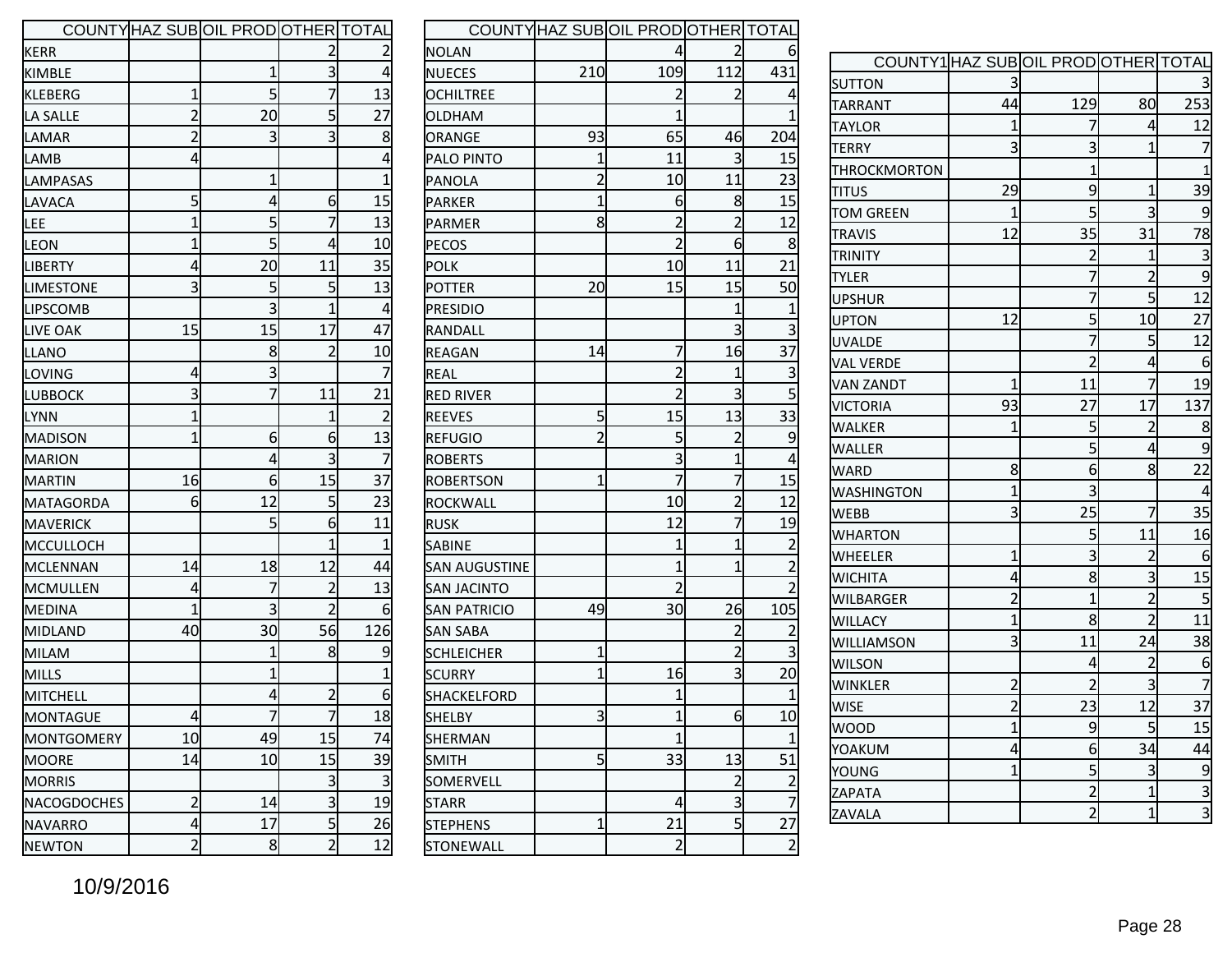**Since 2000, more air release reports to EPA through the National Response Center have originated from Harris County (Greater Houston), Texas, than 47 States**

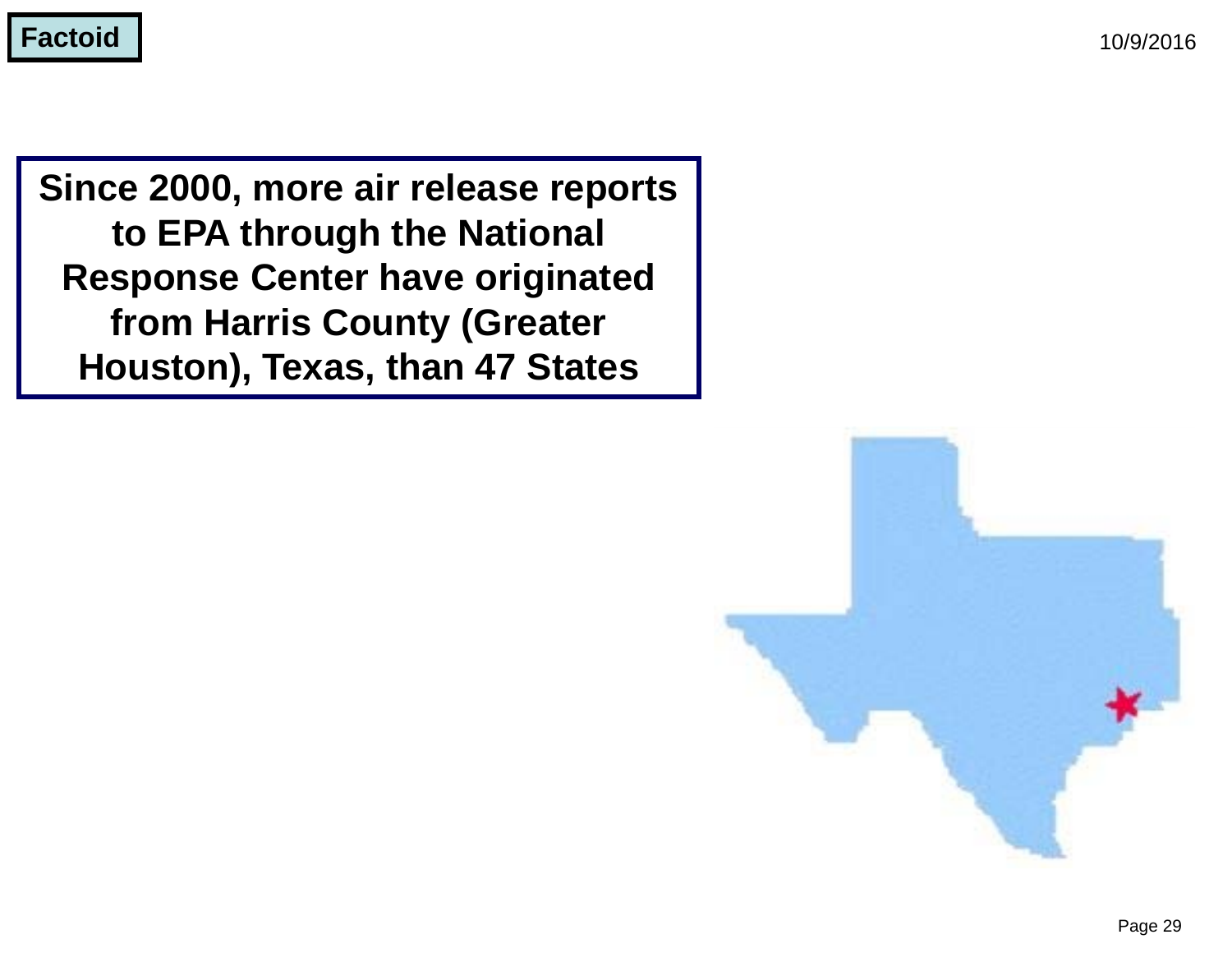





#### **Releases are distributed:**

- **fairly evenly by month**
- **less releases on weekend days**
- **more in middle of day**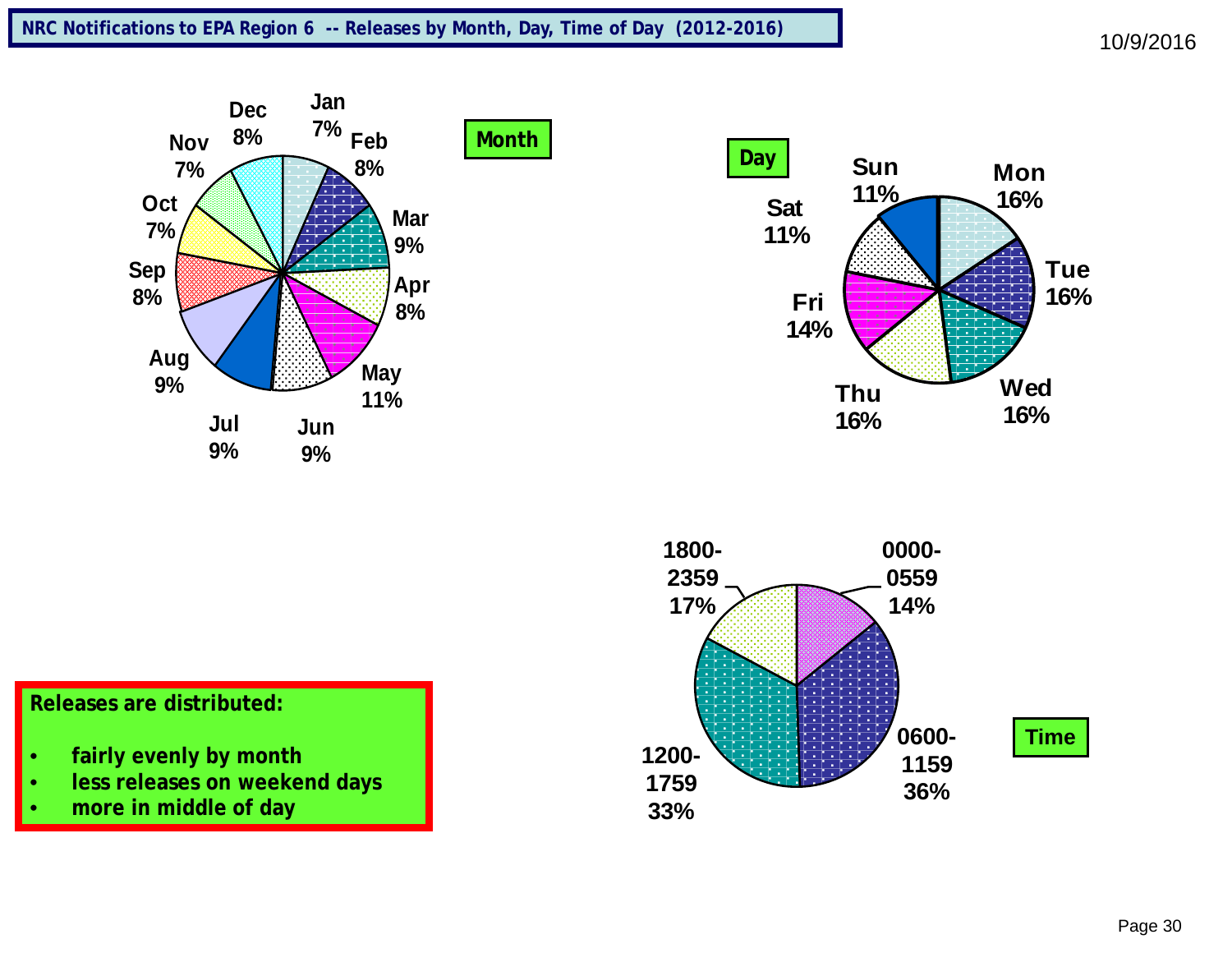**The substances listed below account for 83 % of all hazardous material releases within Region 6 since 2012**

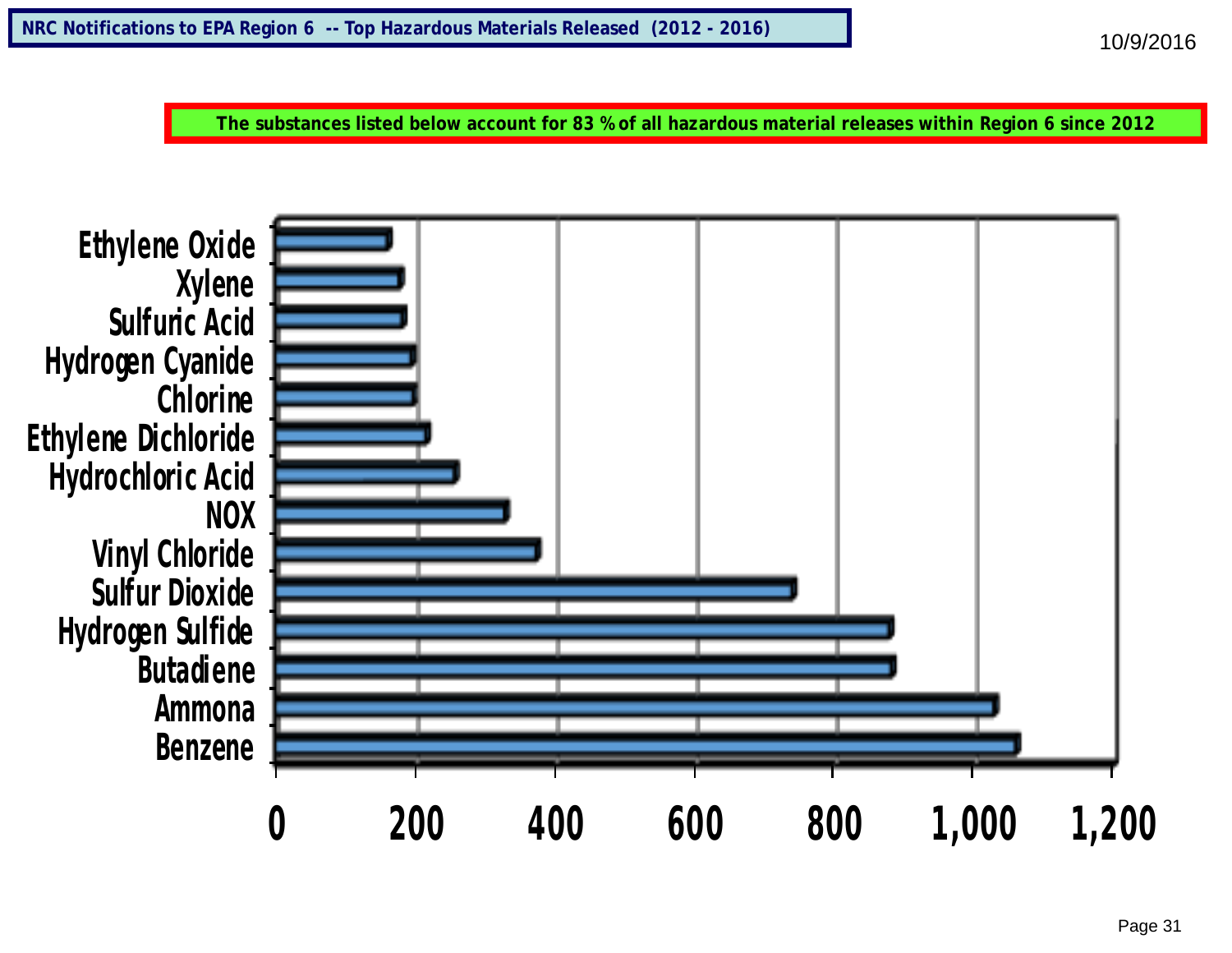**The oil / oil products listed below account for 88 % of all oil / oil product releases within Region 6 since 2011**

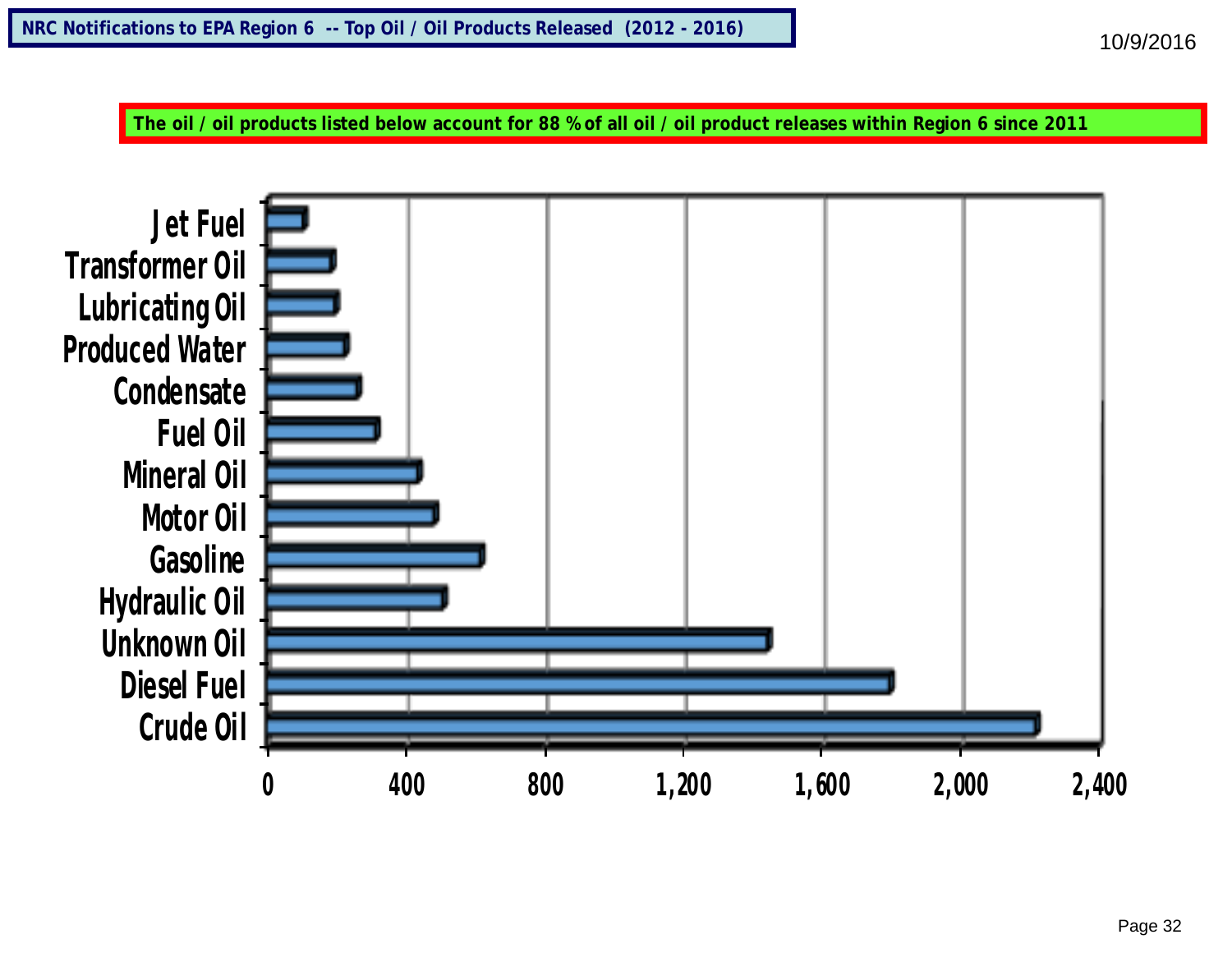**The materials listed below account for 73 % of all other material releases within Region 6 since 2011**

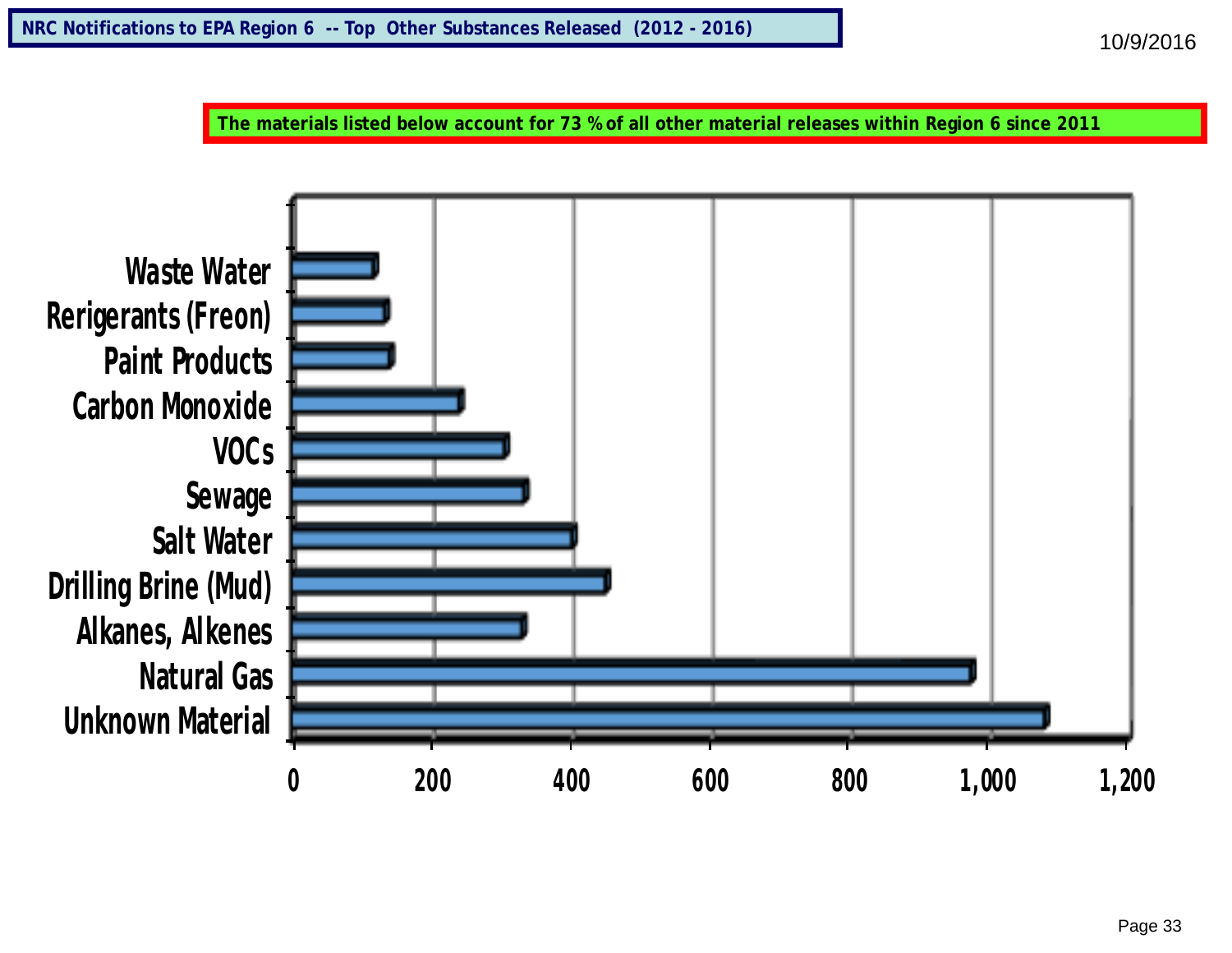



**This above indicated decrease over the years can be associated with an aggressive and extensive outreach program under CERCLA, EPCRA, and OPA, as well as a strong Regional enforcement program**